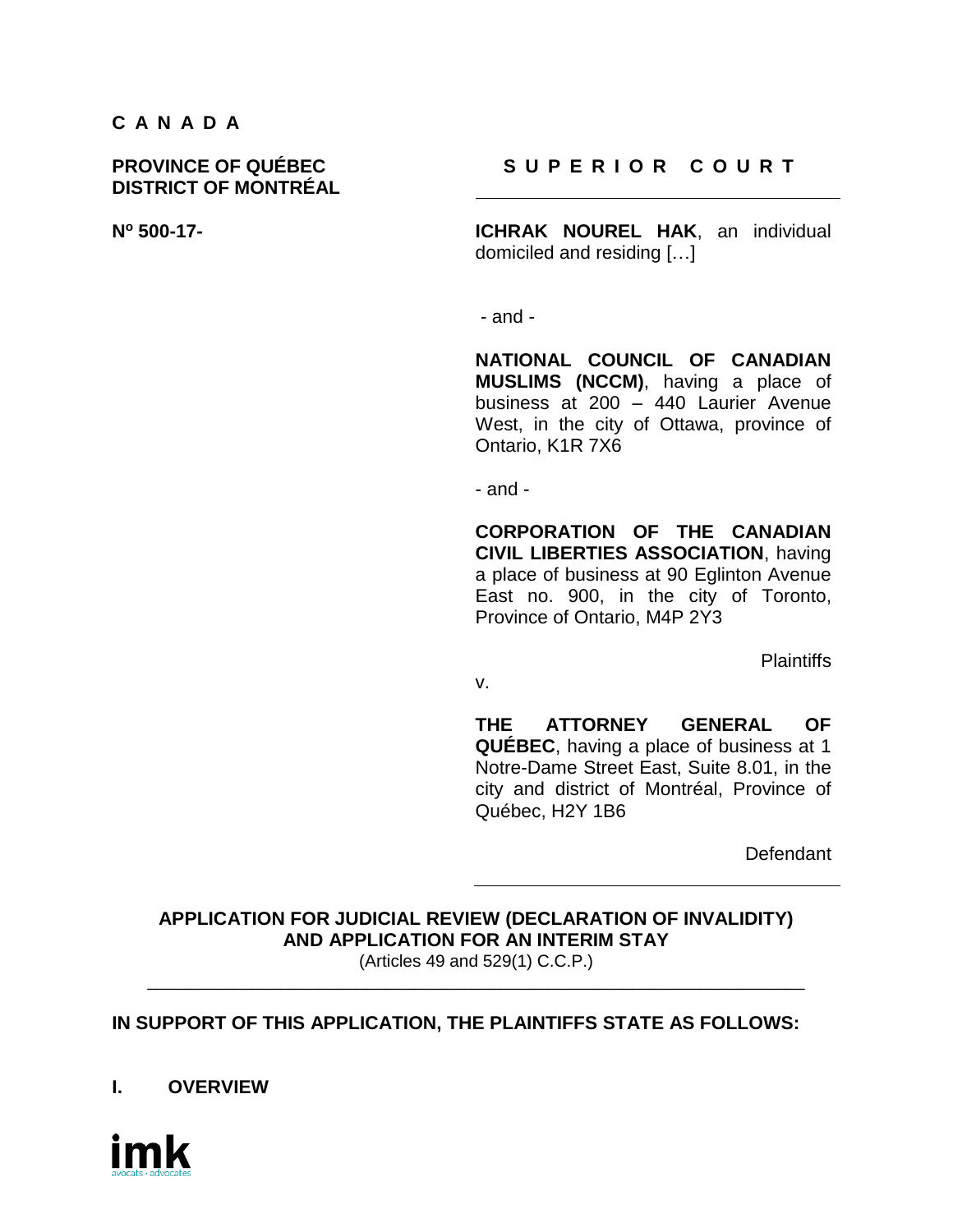- 1. On June 16, 2019, the National Assembly adopted *An Act respecting the laicity of the State*, SQ 2019, c. 13 (the "**Act**"), a copy of which is produced as **Exhibit P-1**.
- 2. The Act explicitly sets out to regulate the relationship between the state and religions in Québec. In particular, the goal of the Act is to prohibit individuals who work for a wide variety of positions in the public sector from wearing "religious symbols" while at work. The effect of the Act is to prohibit those individuals from working for public institutions.
- 3. Without question, the Act violates freedom of religion and discriminates against religious minorities by asking potentially thousands of people to choose between their faith, identity, and self-expression, and their right to participate in provincial public institutions.
- 4. Were the Government of Québec (the "**Government**") required to justify these infringements before the courts, it would not be able to do so. There is no evidence that individuals who work for the state while wearing "religious symbols" cause any sort of problem that could justify the adoption of a law that is so blatantly exclusionary and discriminatory.
- 5. As a result, the Government invoked notwithstanding clauses to ensure that the Act would operate notwithstanding the protections found in the Québec and Canadian Charters. In so doing, it has attempted to shield the Act from judicial scrutiny and avoid the responsibility of justifying its discriminatory actions.
- 6. These measures cannot, however, shield the Act from judicial review.
- 7. The Constitution of Canada encompasses, but is broader than, the Canadian Charter and its protections of individual rights and freedoms. It sets out a range of rules that apply to public institutions across the country, and that limit state power in various ways.
- 8. The Act violates a number of these constitutional rules.
- 9. First, the Act is in pith and substance criminal legislation and therefore *ultra vires* provincial jurisdiction. The courts have long recognized that only Parliament may adopt laws with the moral purpose of enforcing religious observance; the same must be true of laws that seek to enforce religious non-observance.
- 10. In attempting to regulate the relationship between religion and the state by prohibiting a significant number of those who work for the state from wearing "religious symbols" at work, the Act contravenes the constitutional division of powers.
- 11. Second, the Act violates the basic requirements of the rule of law, since the ban on "religious symbols" is impermissibly vague and impossible to apply consistently. The definition of "religious symbols" contained in the Act contains both a subjective

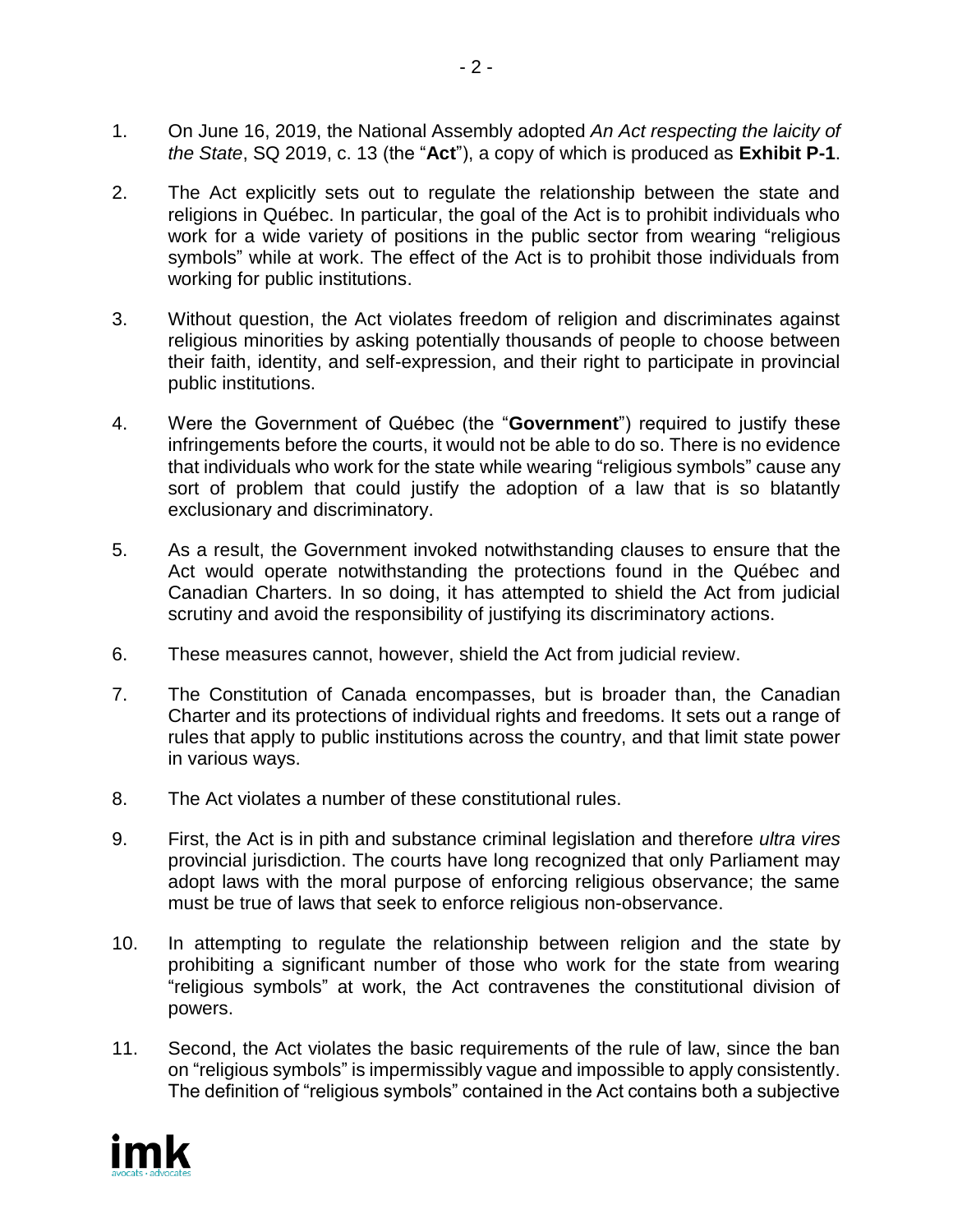and an objective religious test, neither of which is sufficiently precise to provide any real guidance to those who are supposed to comply with the ban or enforce it. The Act also does not contain any guidelines regarding the specific sanctions that must be imposed if the ban on "religious symbols" is contravened.

- 12. Given the number of institutions and individuals who will apply the ban, it will also necessarily be applied arbitrarily, contrary to the principle that the law must be equally applied to all. This renders the Act invalid and inoperative.
- 13. Finally, the Constitution contains an internal architecture that protects the qualities and characteristics inherent to Canada's public institutions. Among these qualities is the fact that participation in these institutions must be open to everyone, regardless of personal attributes. This quality is guaranteed by, among other things, the unwritten constitutional principles of democracy and the protection of minorities.
- 14. Any effort to close off public institutions to certain social groups would therefore result in a modification of the Constitutional architecture that could not be accomplished unilaterally by any order of government.
- 15. Yet this is precisely what the Act does. It excludes visibly religious individuals from participating in a range of important public institutions, and thus keeps Québec's public institutions from reflecting the communities they are meant to serve. As a result, the Act marginalizes people of faith and others for whom symbols of faith are of fundamental importance and makes it more difficult for members of these communities to be properly represented in the public sphere and by their governing bodies.
- 16. As a result of these and other constitutional failings, the Act must be declared invalid. Moreover, until this Court can render such declarations on the merits of this case, it should stay the Act's operative provisions to prevent their application from causing immediate, significant, and irreparable harm in the interim.

## **II. THE PLAINTIFFS**

## *A) Ichrak Nourel Hak*

- 17. Ichrak Nourel Hak came to Canada from Morocco in 1994 and has lived in Montréal ever since. She was educated exclusively in the province of Québec and is currently completing a Bachelor's degree in teaching French as a second language at the University of Montréal. She expects to receive her degree in 2020, upon finishing her mandatory internship this coming winter.
- 18. Ms. Nourel Hak considers teaching to be a vocation a means of giving back to her community and contributing to the development of the next generation. She wants to have the opportunity to be a force for positive change in the lives of young students by giving them the best education possible.

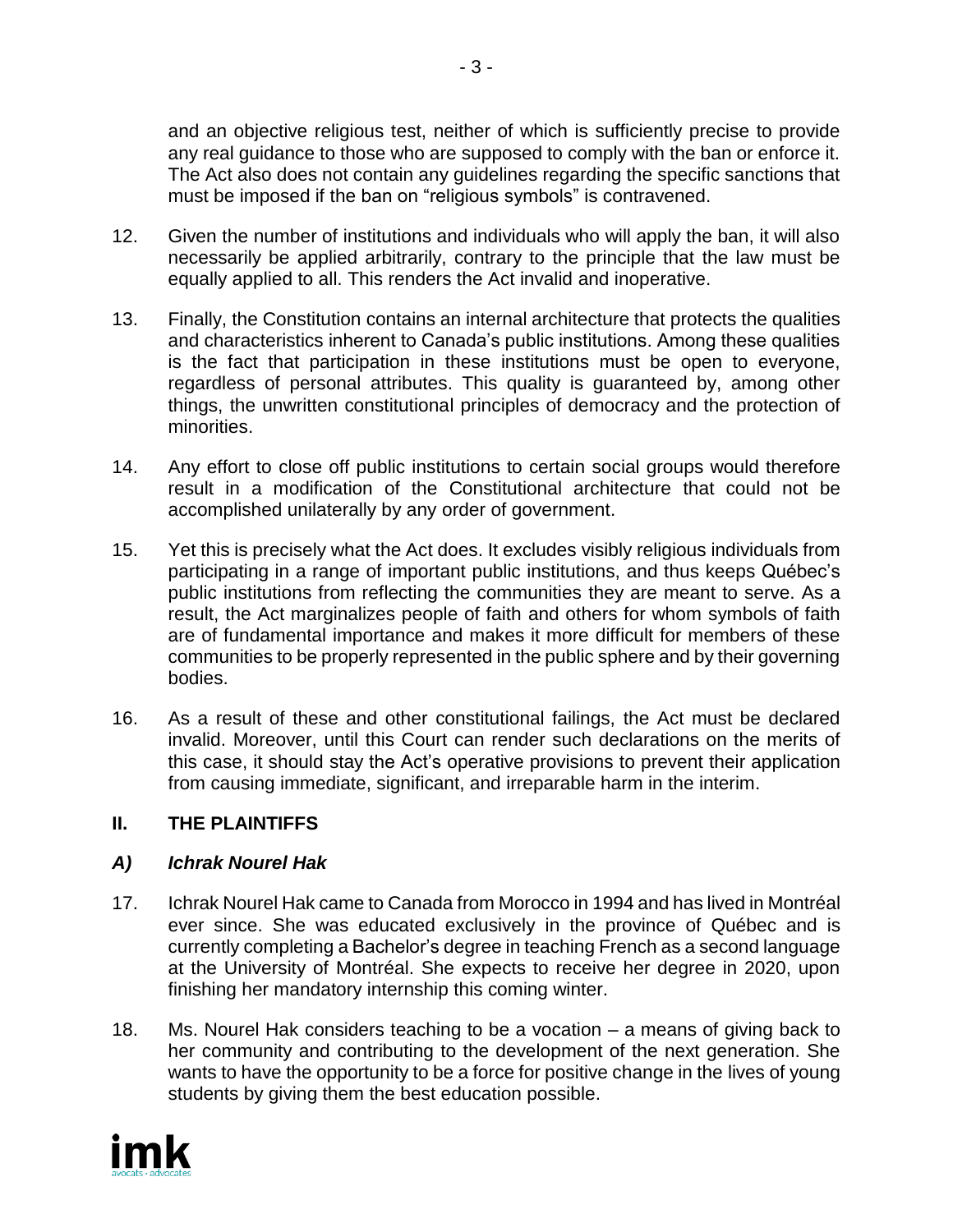- 19. Prior to the introduction of the Act, Ms. Nourel Hak had intended to seek work teaching French to newly immigrated secondary school students, or teaching French to elementary school students in an anglophone school.
- 20. However, the adoption of the Act has seriously disrupted these plans, because Ms. Nourel Hak is also a practicing Muslim whose faith forms and integral part of her identity. As an expression of that faith, she wears the Islamic veil known as the hijab.
- 21. To Ms. Nourel Hak, wearing the hijab is a form of spirituality and identity. It makes her feel comfortable in her own skin and assists her in fighting against stereotypes that are perpetuated about Muslim women. She seeks to participate actively in Québec society in part to send the message that Muslim women who wear the hijab are not oppressed and can in fact thrive in the province.
- 22. Having made the choice to wear her hijab independently, as a means of acting in accordance with her religious convictions, Ms. Nourel Hak cannot imagine removing it just because a law forces her to choose between her religious practices and her right to teach in the province. However, this means that the Act bars her from pursuing the career of her dreams.
- 23. Ms. Nourel Hak is shocked, hurt, and insulted that the Government would tear her sought-after career away from her simply because she wears the hijab. She fails to see how acting in accordance with her faith poses a problem to her ability to teach. In her view, wearing clothing that demonstrates and reflects her faith has nothing to do with her ability to be a good teacher and, more generally, to contribute to Québec society.
- 24. Of course, the Act does not simply impact Ms. Nourel Hak's professional aspirations. It makes her feel deliberately excluded from Québec society, sending her the message that the only way she can truly belong and demonstrate that she shares Québec's values is by taking on the appearance of the majority. The Act thus constitutes a form of psychological pressure, indicating that Ms. Nourel Hak's right to her religion and her way of expressing it make her unacceptable for important roles in the province.

## *B) National Council of Canadian Muslims*

- 25. The National Council of Canadian Muslims ("**NCCM**") is a federally incorporated independent, non-partisan, non-profit organization dedicated to protecting the human rights and civil liberties of Canadian Muslims, and by extension, all Canadians. It operates across the country, including through an office in Québec, where it advocates on behalf of Québec's Muslim communities on these issues.
- 26. The NCCM fights against discrimination and builds community education and outreach, media relations, and public advocacy initiatives with the aim of

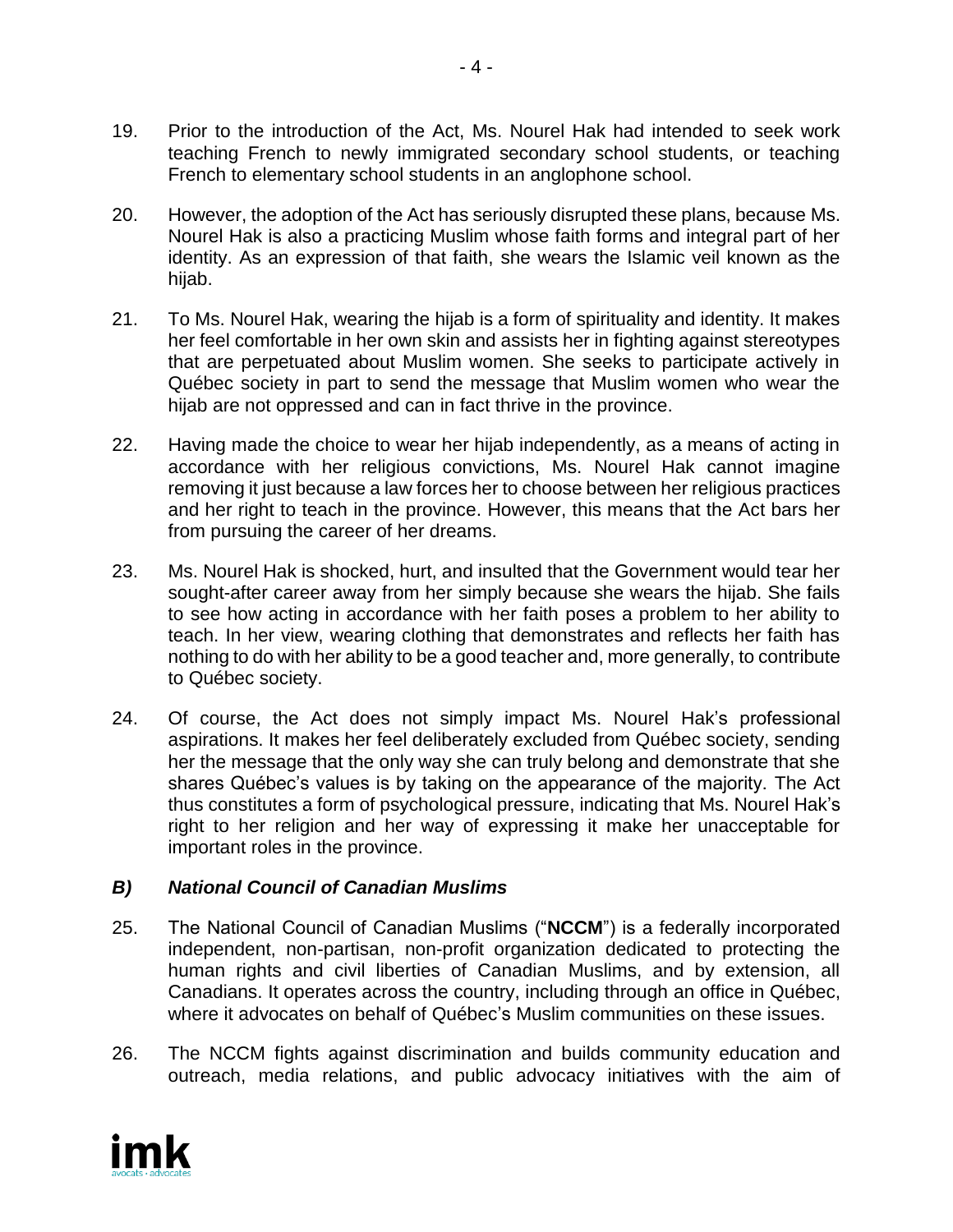representing the public interests of a broad and diverse range of Canadian Muslims.

- 27. The NCCM has a robust track record spanning 19 years of advising and advocating on behalf of Canadian Muslims and others who have experienced human rights and civil liberties violations. In particular, as detailed in the Affidavit of Mustafa Farooq, the NCCM has provided Muslims across Canada with support before the courts and government institutions.
- 28. The NCCM has intervened before various levels of court on issues relating to fundamental rights and civil liberties, particularly insofar as they affect the Canadian Muslim community. The NCCM has appeared frequently before the Supreme Court of Canada, most recently in *Québec (Commission des droits de la personne et des droits de la jeunesse) v. Bombardier Inc. (Bombardier Aerospace Training Center)*, 2015 SCC 39, a human rights case concerning the interpretation of the Québec Charter.
- 29. The NCCM is also active before Parliament and provincial legislatures. In Québec, in 2010, 2013, and 2017, the NCCM submitted briefs to the National Assembly pertaining to proposed legislation that would limit individuals from wearing religious clothing or symbols in certain contexts.
- 30. The NCCM has long been intimately involved in ensuring that state action respects the human rights guarantees enshrined in the Constitution and in provincial human rights legislation. Most recently, it was co-plaintiff in the case *National Council of Canadian Muslims et al. v. Attorney General of Québec et al.*, court file no. 500- 17-100935-173, which concerned a challenge to the validity of certain sections of the *Act to foster adherence to State religious neutrality and, in particular, to provide a framework for requests for accommodations on religious grounds in certain bodies*, SQ 2017, c. 19.
- 31. Given the immediate and significant impact of the present Act not only on Québec Muslims, but also on the much broader community of religious individuals impacted by the restrictions contained in the Act, the NCCM has a direct interest in ensuring that the Government of Québec respects the human rights and fundamental freedoms of members of these communities.
- 32. As a result of its national reach and extensive experience with human rights matters, the NCCM has the expertise and required resources to move this constitutional claim forward. The NCCM's longstanding involvement with the Québec and Canadian Muslim communities will furthermore enable it to bring a broader, national perspective to this litigation.

# *C) Canadian Civil Liberties Association*

33. The Canadian Civil Liberties Association ("**CCLA**") is an independent, national non-profit, non-partisan, nongovernmental organization. Since its creation in 1964,

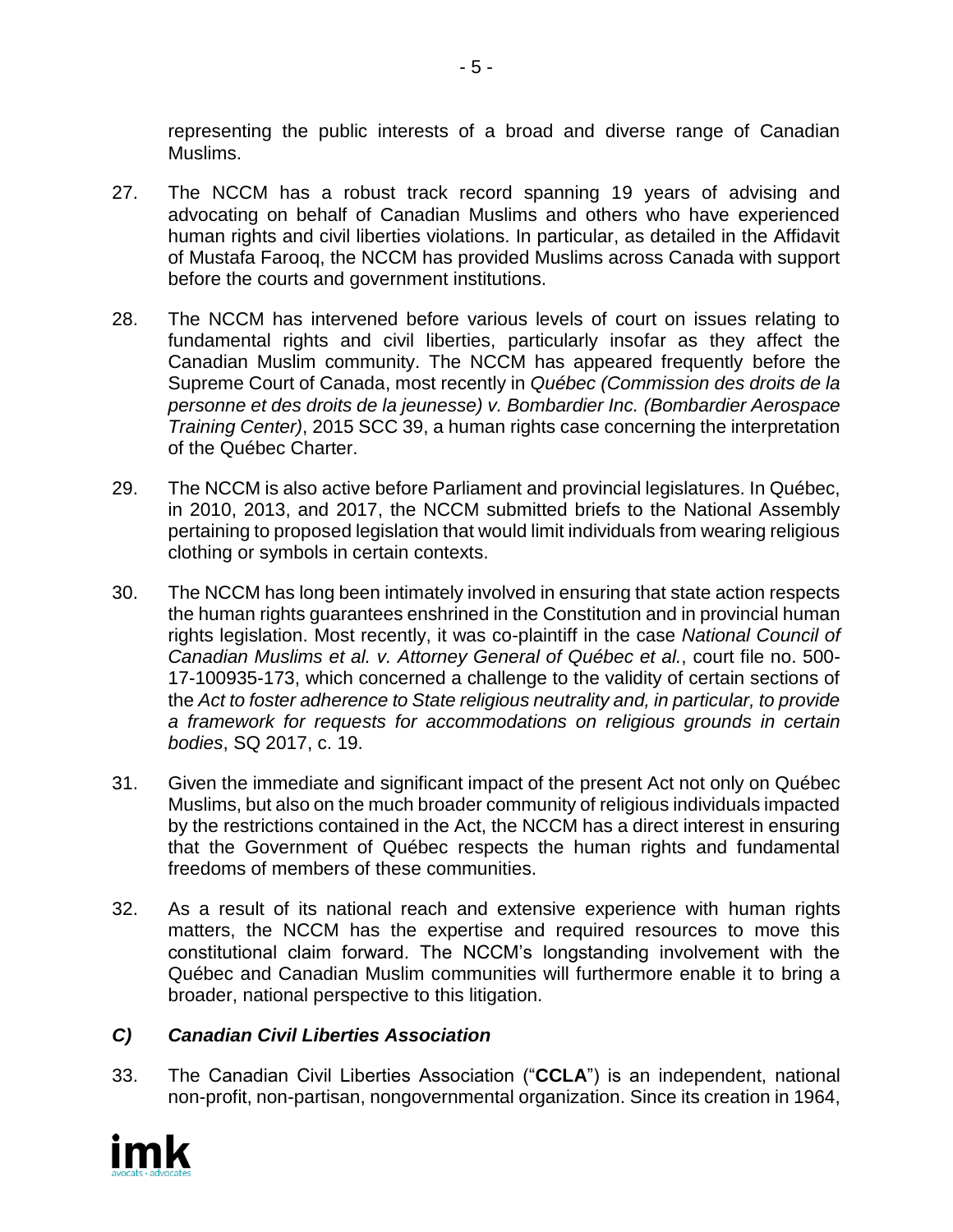CCLA has been Canada's national civil liberties organization, defending and promoting the rights and freedoms of people in Canada. The CCLA was constituted to promote respect for and observance of fundamental human rights and civil liberties and to defend and foster their recognition.

- 34. The CCLA has extensive experience advising government bodies, both in the legislative and policymaking context, on issues relating to religious freedoms and equality rights.
- 35. In particular, in 2013 the CCLA appeared before a committee of the National Assembly to make submissions on Bill 60, or the *Charter affirming the values of State secularism and religious neutrality and of equality between women and men*. In 2016, the CCLA similarly made submissions to a committee of the National Assembly on Bill 62, the draft form of the *Act to foster adherence to State religious neutrality and, in particular, to provide a framework for requests for accommodations on religious grounds in certain bodies*, SQ 2017, c. 19.
- 36. The CCLA is also actively involved in litigation concerning the vindication or protection of fundamental rights and freedoms, including the freedom of religion and the right to equality.
- 37. As set out in greater detail in the accompanying affidavit of Noa Mendelsohn Aviv, the CCLA has intervened before all levels of court in different provinces to present oral and written argument on a range of issues relating to civil liberties, human rights, and democratic freedoms. Its contribution to the development of the law in relation to these issues has been acknowledged explicitly by the courts.
- 38. The CCLA has frequently intervened before the Supreme Court of Canada to make submissions on the question of how to reconcile religious freedoms with other state imperatives.<sup>1</sup>
- 39. The CCLA has been involved in litigation about fundamental rights and freedoms as a party on multiple occasions. It was granted party standing to litigate questions relating to freedom of religion in *Canadian Civil Liberties Assn. v. Ontario (Minister of Education)* (1990), 71 OR (2d) 341 (CA). In *Corporation of the Canadian Civil Liberties Association v. Attorney General (Canada)*, 2019 ONCA, the CCLA acting as plaintiff recently succeeded in obtaining a declaration that certain provisions in the *Corrections and Conditional Release Act*, SC 1992, c. 20 relating to "administrative segregation" in Canadian correctional institutions are unconstitutional.

<sup>1</sup> See, for instance, the CCLA's interventions in *Loyola High School v. Québec (Attorney General),* 2015 SCC 12, *Mouvement laïque québécois v. Saguenay (City),* 2015 SCC 16, and *R. v. N.S.,* 2012 SCC 72, all cases involving an assessment of the limits of religious freedoms.

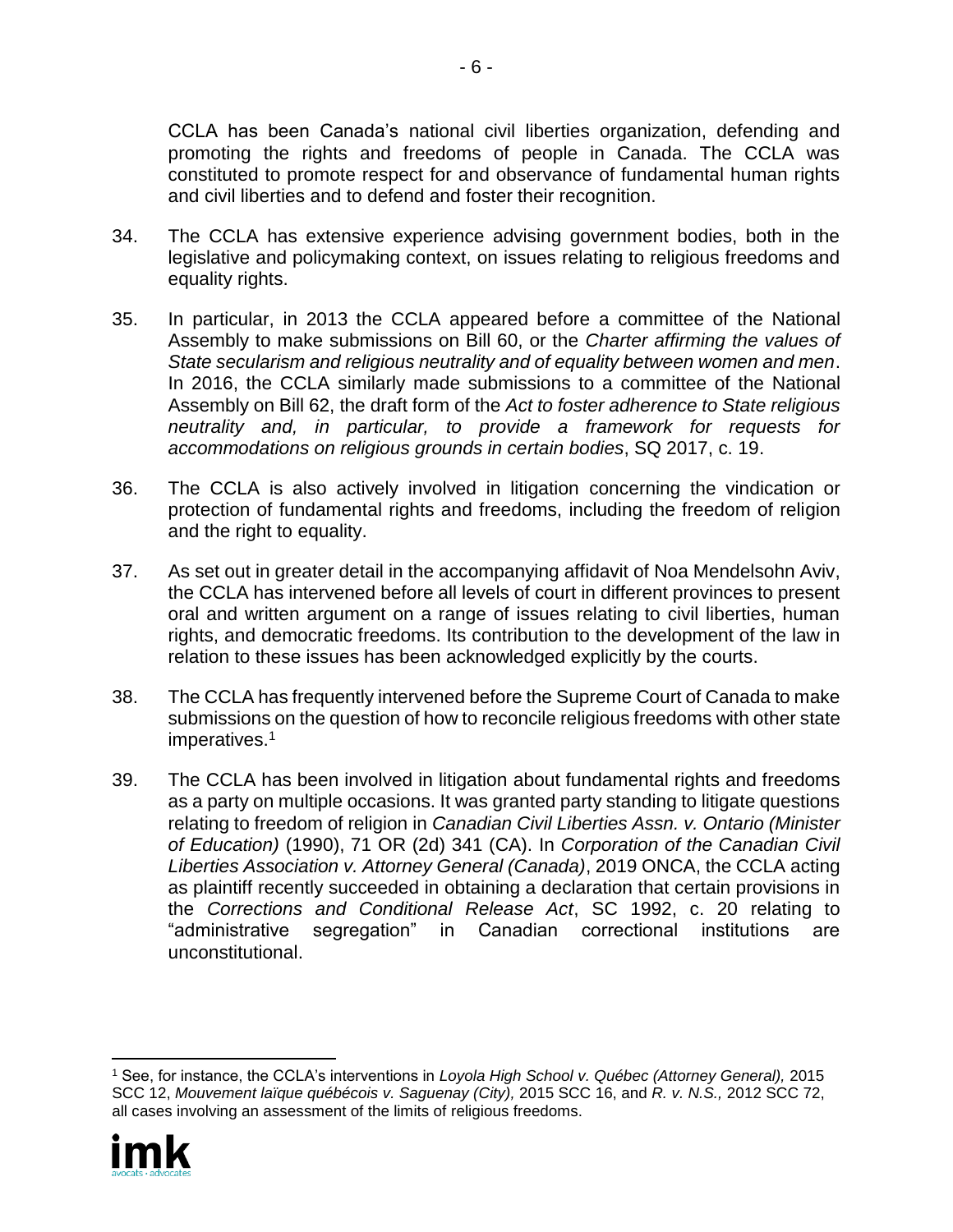- 40. The CCLA was also co-plaintiff with the NCCM in *National Council of Canadian Muslims et al. v. Attorney General of Québec et al*. (Court File No. 500-17-100935- 173).
- 41. The CCLA's mandate as a public interest organization devoted to the protection of civil liberties, its legal resources and institutional capacity, and its past experience acting as a plaintiff in Charter claims all make it well-placed to advance the present litigation in the interest of safeguarding fundamental rights and freedoms more broadly across Canada.

# **III. THE FACTS**

## *A) Background*

- 42. On October 3, 2018, the Member of the National Assembly for Borduas, Simon Jolin-Barrette, indicated that the newly elected Government would introduce legislation to prohibit certain public employees from wearing "religious symbols". He stated at that time that the Government would defend its legislation before the courts prior to invoking the notwithstanding clauses contained in the Canadian and Québec Charters, as appears from an article published in Le Soleil on October 3, 2018, **Exhibit P-2**.
- 43. In November of 2018, the Ministry of Education sent a questionnaire to school principals across the province that sought information about which employees at which schools, if any, wore "religious symbols"; as well as what types of requests for religious, "ethnocultural", or linguistic accommodation had been made, the whole as appears from an article published in the Montréal Gazette, **Exhibit P-3**.
- 44. The existence of this survey was the cause of controversy in many schools and school boards, and some refused to respond to it at all.
- 45. However, the survey results do indicate that, at the schools that did respond, there are hundreds of employees who wear "religious symbols" – including hundreds of teachers and administrators, as appears from a copy of the results of the survey, **Exhibit P-4**.
- 46. At the same time, the vast majority of responding schools 93 per cent also said that there were no tensions caused by people wearing "religious symbols" at these schools. Indeed, the results indicate that there has only been *one* complaint at all responding school boards about what a religious individual wore, as appears from a breakdown of these results dated May 9, 2019, **Exhibit P-5**.
- 47. On March 25, 2019, the Fédération autonome de l'enseignement took legal action to prevent the Government from conducting any further surveys of this kind, alleging that the mere fact of doing so was discriminatory and violated teachers' rights under the Québec Charter, as appears from a copy of the proceedings in court file no. 500-17-107204-193, **Exhibit P-6**.

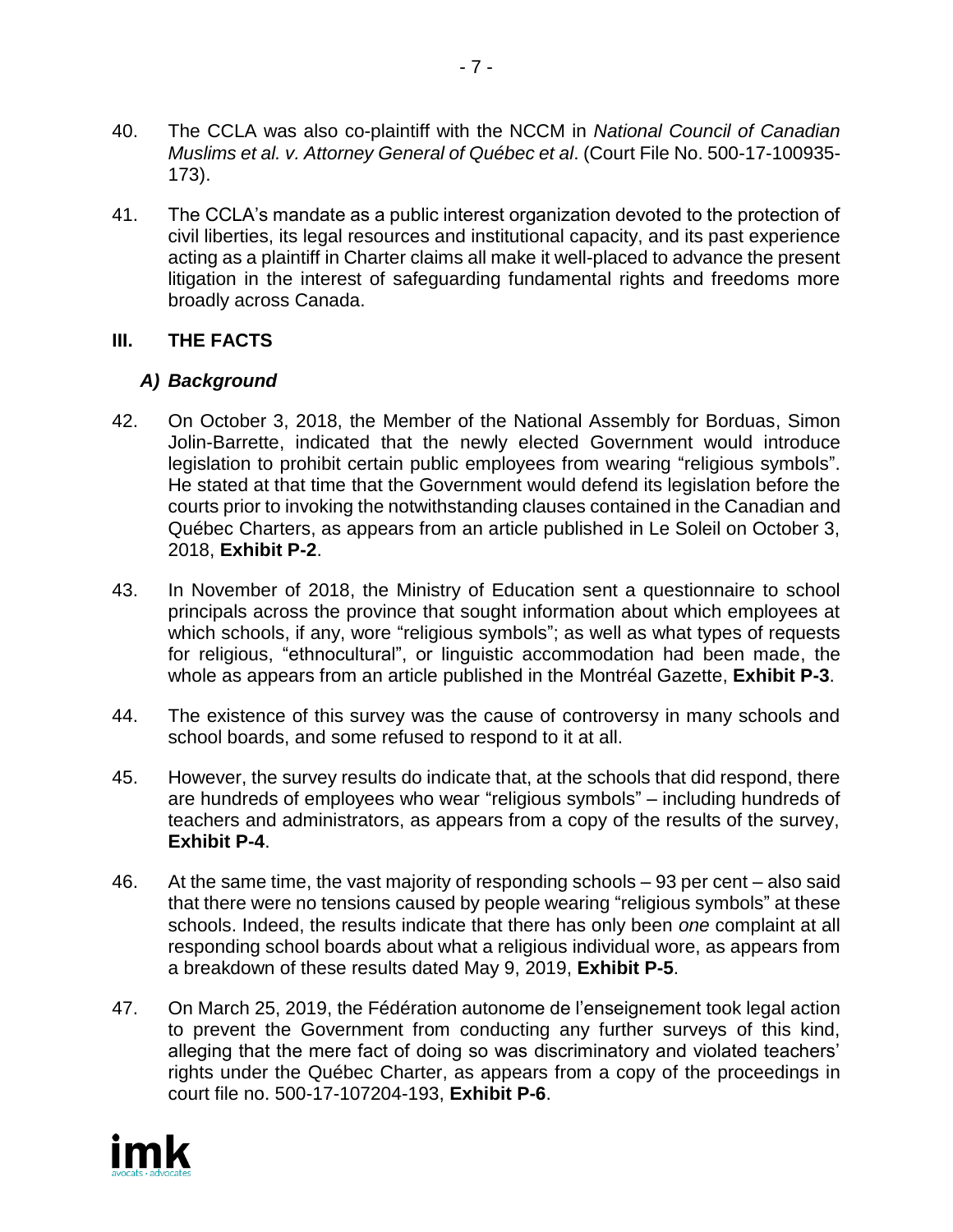- 48. On March 28, 2019, the Government introduced Bill 21, *An Act respecting the laicity of the State* ("**Bill 21**" or the "**Bill**"), **Exhibit P-7**.
- 49. Bill 21 announced the principle of the "laicity" of the State, which the Bill defined as encompassing the separation of State and religions, the religious neutrality of the state, the equality of all citizens, and freedom of conscience and religion.
- 50. Bill 21 proposed the requirement that people who work for provincial public bodies exercise their functions with their faces uncovered (unless a covering was necessary because of working conditions or occupational or task-related requirements). The Bill also prohibited persons holding certain positions in public institutions from wearing "religious symbols" while on the job.
- 51. The Bill contained a "grandfather clause" providing that the prohibition on wearing religious symbols would not apply to certain individuals, including teachers, who already occupied their functions as of the date of the Bill's introduction – as long as they did not change "functions". No definition of "function" was provided, leaving it entirely unclear what would happen if, for instance, a teacher switched school districts or began teaching a different course.
- 52. However, contrary to Mr. Jolin-Barrette's prior statements, the Government also attempted to preclude judicial scrutiny of the Bill altogether through immediate recourse to section 33 of the Canadian Charter and section 52 of the Québec Charter.
- 53. Québec's Premier, François Legault, stated that the purpose of invoking these notwithstanding clauses up front was to avoid long debate before the courts, as appears from an article published in La Presse on March 31, 2019, produced as **Exhibit P-8**.
- 54. The introduction of Bill 21 was met with immediate and widespread consternation. Religious individuals, academics, lawyers, and even philosophers Gérard Bouchard and Charles Taylor – the authors of the Bouchard-Taylor Report that the Government claimed it was responding to – condemned the Bill, stating in public and before the Committee on Institutions that the Bill targeted religious minorities by abrogating their freedom of religious expression and discriminating against them on the basis of their faith, the whole as appears from news articles produced *en liasse* as **Exhibit P-9** and the written submissions made by Mr. Bouchard and Mr. Taylor before the Committee, produced *en liasse* as **Exhibit P-10**.
- 55. There was moreover a widespread concern that the adoption of Bill 21 would seriously curtail employment opportunities for religious minorities in Québec. In response to this concern, Mr. Legault simply stated: "*Il y a d'autres emplois de disponibles*", as appears from an article published in the Journal de Montréal on April 3, 2019, **Exhibit P-11**.

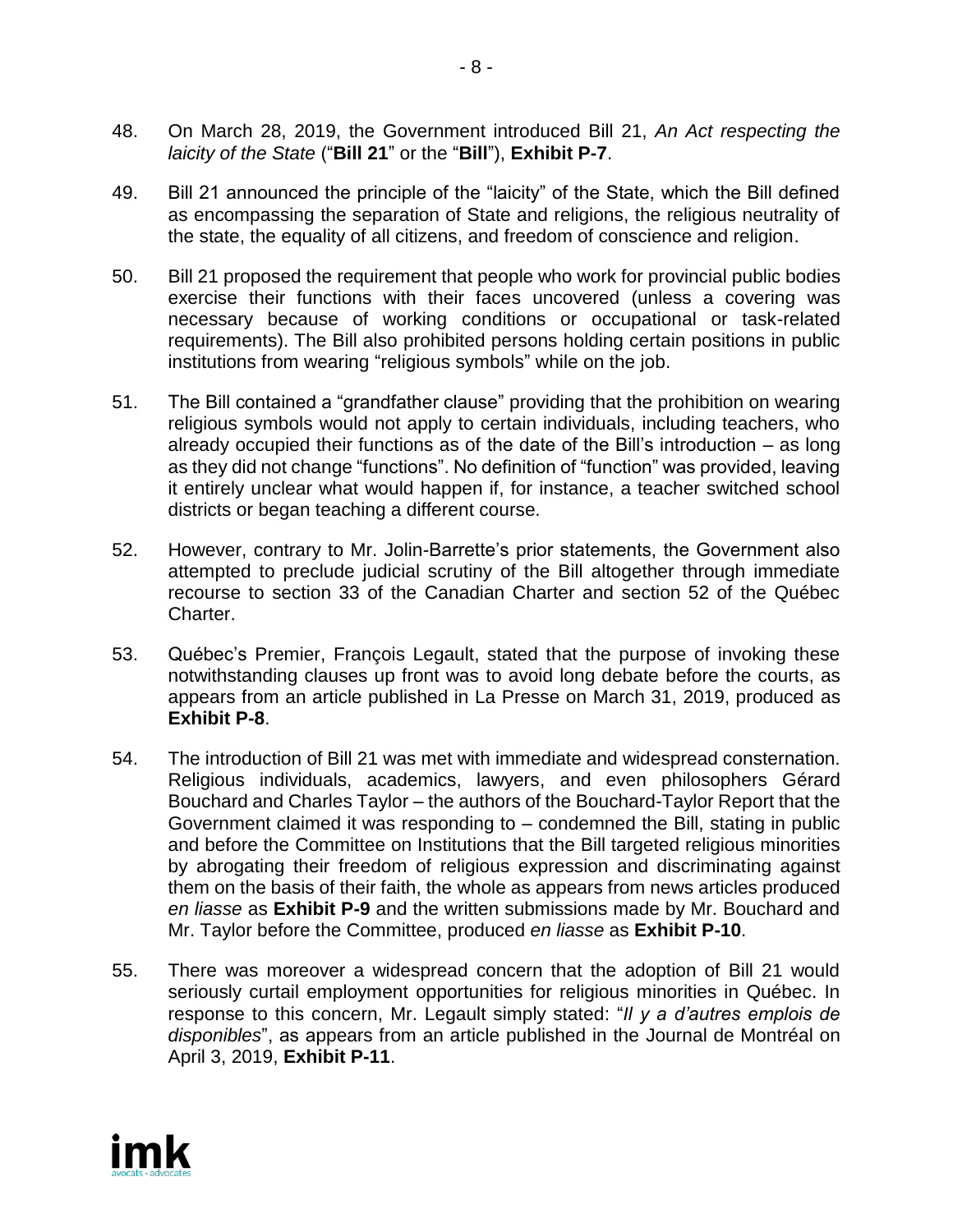- 56. In addition to provoking condemnation for its blatant violation of fundamental rights, the introduction of Bill 21 also caused great confusion about how the ban on "religious symbols" would be applied.
- 57. The Bill initially did not contain a definition of what a "religious symbol" is. Nor did the Bill contain any provisions that could instruct the many institutions that would be required to apply the ban about its application.
- 58. The Bill also did not contain explicit sanctions for a failure to comply with the ban on "religious symbols" or the obligation to uncover one's face when providing public services. However, this does not mean that there were *no* sanctions for noncompliance.
- 59. Rather, the Bill delegated responsibility for taking the necessary measures to ensure compliance with Sections 6 and 8 – presumably through the imposition of sanctions such as termination of employment – to the highest administrative authority responsible for religious accommodation in each public body.
- 60. The Government itself provided divergent answers when posed basic questions about how Bill 21 would work in practice.
- 61. From the outset, neither Mr. Legault nor the Bill's sponsor, now-Minister of Immigration, Diversity and Inclusiveness Mr. Jolin-Barrette, could explain what constituted a "religious symbol" or who would be responsible for deciding whether an article of clothing was being worn for a religious reason.
- 62. For instance, during a press conference held on March 28, 2019 following the introduction of the Bill, Mr. Jolin-Barrette objected to the idea that wedding bands would be subject to the ban on "religious symbols", even though a ring exchanged during a religious wedding ceremony could have religious significance to the wearer, as appears from an official transcript of that press conference provided by the National Assembly, **Exhibit P-12**.
- 63. Likewise, Mr. Jolin-Barrette indicated that a body part, such as hair, would not be subject to the ban, even though some people, such as Sikhs or Muslim men, do in fact grow long hair for religious reasons.
- 64. In fact, rather than providing any clarity as to what constituted a "religious symbol", Mr. Jolin-Barrette indicated simply that "*c'est le sens commun des choses*".
- 65. Additionally, according to a spokesperson for Mr. Jolin-Barrette, the spiritual symbols of First Nations are not "religious symbols" in the "*sens commun des choses*", despite the fact that Mr. Jolin-Barrette refused to explain the difference between "religion" and "spirituality", as appears from an article published by Radio-Canada on April 17, 2019, **Exhibit P-13**.

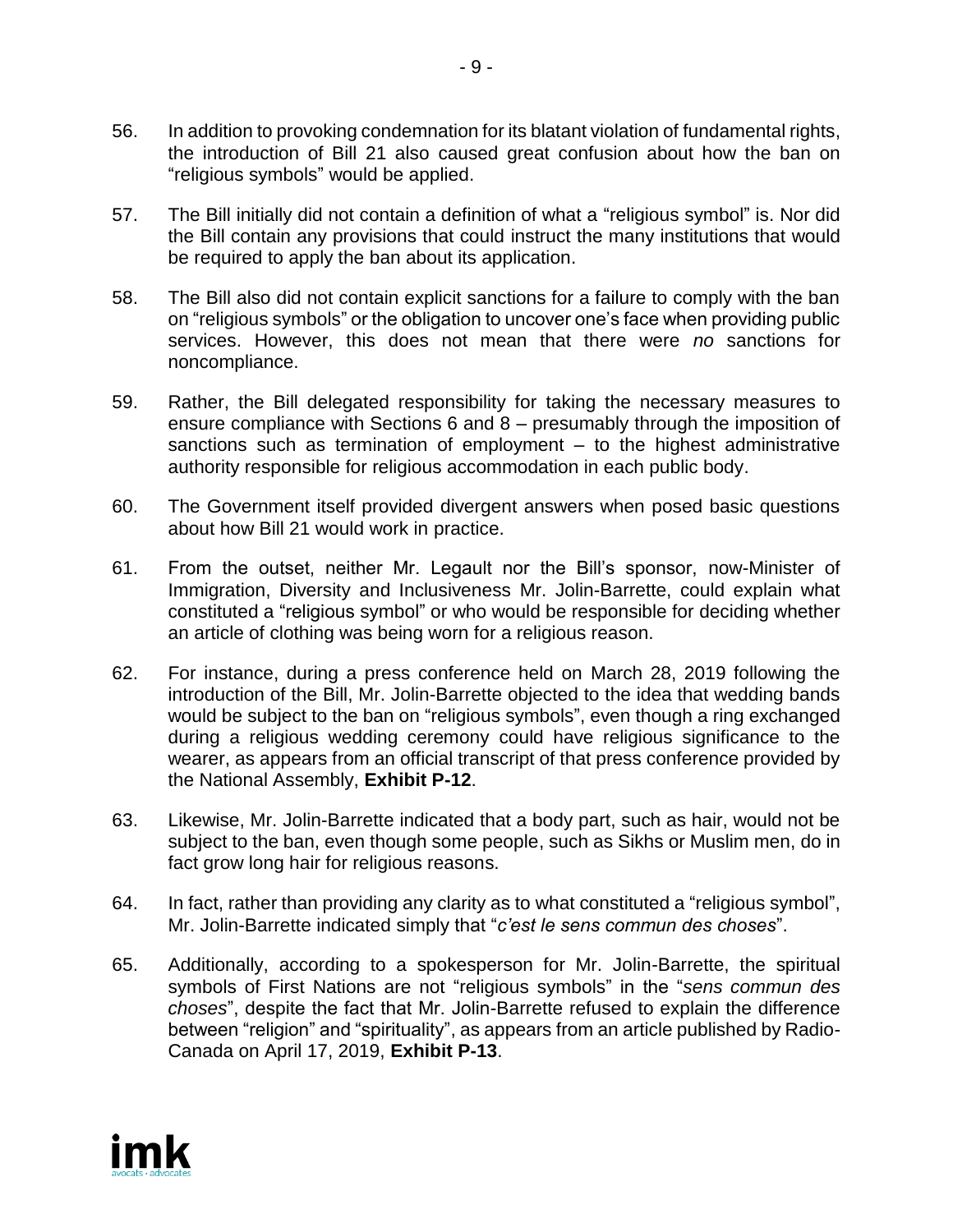- 66. Furthermore, neither Mr. Legault nor Mr. Jolin-Barrette could explain what Bill 21 meant for items worn underneath clothing for a religious reason. At the press conference held on March 28, Mr. Jolin-Barrette indicated that "*Le projet de loi prévoit que le port de signe religieux, il est interdit, il est proscrit. Donc, tout port de signe religieux est interdit. … Il n'y a pas de question de grosseur, de caractère visible ou non. Le port de signes religieux est interdit*."
- 67. During that same press conference, while Mr. Jolin-Barrette claimed that "*c'est sûr que, le matin, il n'y aura pas de fouille à nu pour vérifier si la personne porte un signe religieux*," he simultaneously could not clarify how invisible "religious symbols" would be detected; how the Government would respond to reports that someone was wearing a hidden symbol; or how a ban on invisible "religious symbols" would be enforced, as appears from Exhibit P-12.
- 68. With respect to the application of the "grandfather clause", the Bill stated that it would cease to apply as of March 27, 2019. This means that individuals hired after that date would not benefit from an acquired right to wear a "religious symbol" once the Bill was adopted into law.
- 69. Accordingly, someone who was hired after the Bill was introduced who wore a "religious symbol" (for instance, a teacher wearing a hijab who was hired on March 28, 2019) – a person whom it would have been *illegal* to refuse to hire on the basis that they wear a "religious symbol" – can presumably be fired if they refuse to remove the "offending" item even if their employment contract or collective agreement without preclude such an action since Section 15 of the Bill provides for the nullity of provisions in employment contracts and collective agreements that are incompatible with the Act.
- 70. Finally, the Government failed to clarify how Bill 21 would be enforced. When asked about what would be done to enforce compliance with the ban, different Government ministers had different responses. The Minister of Public Security, Geneviève Guilbault, actually stated that the police would be called to enforce the law, as appears from an article published in LaPresse on April 2, 2019, **Exhibit P-14**.
- 71. On the other hand, the Minister of Justice, Sonia LeBel, said that injunctions might be sought, as also appears from Exhibit P-14.
- 72. Mr. Legault himself contradicted both his ministers and simply stated that public bodies that did not ensure compliance with the prohibition on "religious symbols" would face "*des conséquences, qui peuvent être de plusieurs ordres*," without however specifying what these consequences might be, as appears from an article published in Le Devoir on April 2, 2019, **Exhibit P-15**.
- 73. These contradictory statements did nothing to reassure the public or the individuals who would be affected if and when Bill 21 was enacted into law.

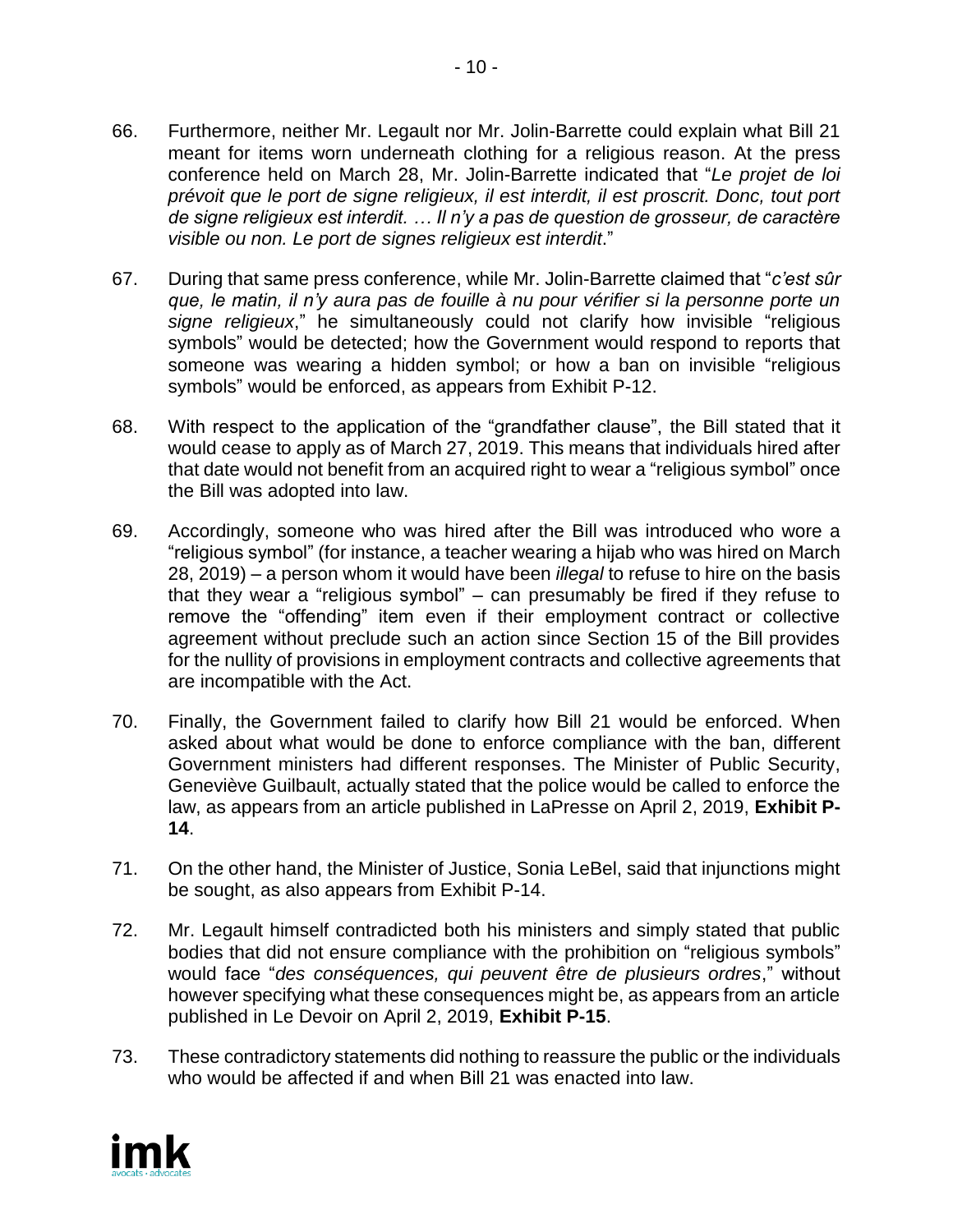## *B) Adoption of the Act*

- 74. The Bill was adopted in principle on June 4, 2019, and the Committee on Institutions began studying the Bill that same day in order to perform the usual clause-by-clause analysis. On June 11, 2019, the Government made an abrupt about-face and proposed an amendment to the Bill that would define the term "religious symbols".
- 75. In its rush to adopt the Bill before the National Assembly's summer break, the Government ultimately invoked closure to shut down debate, even though the Committee on Institutions was still in the middle of its clause-by-clause analysis. As a result, debate on multiple major aspects of the Bill – such as the modification of the Québec Charter and the use of the two "notwithstanding" clauses – did not occur in committee and was seriously curtailed in the National Assembly.
- 76. The Government did, however, introduce and adopt a number of last-minute amendments to the bill, which were not subject to any real debate since closure had been invoked. A copy of all adopted amendments is produced as **Exhibit P-24**.
- 77. The *Act respecting the laicity of the State* was adopted and received assent on June 16, 2019.
- 78. Sections 2 through 4 of Act purport to set out general principles relating to state laicity. In particular, Section 4 provides that everyone has the right to "lay" Parliamentary, governmental, and judicial institutions as well as "lay" public services.
- 79. Section 5 states that it is incumbent on the Conseil de la magistrature to establish rules translating the requirements of State laicity (which includes the obligation to abstain from wearing "religious symbols") and ensuring their application with respect to judges of the Court of Québec, the Human Rights Tribunal, the Professions Tribunal, and municipal courts.
- 80. Section 6 prohibits the persons listed in Schedule II of the Act from wearing "religious symbols" in the exercise of their functions. Schedule II provides a long list of individuals affected by Section 6, including but not limited to:
	- The President and Vice-President of the National Assembly and the Minister of Justice;
	- Members of various administrative tribunals and adjudicative bodies, including the Administrative Tribunal of Québec;
	- Commissioners and arbitrators appointed by the Government or one of its ministers;
	- Court staff, including clerks, special clerks, deputy clerks, sheriffs and deputy sheriffs acting under the Courts of Justice Act or the Act respecting municipal courts;

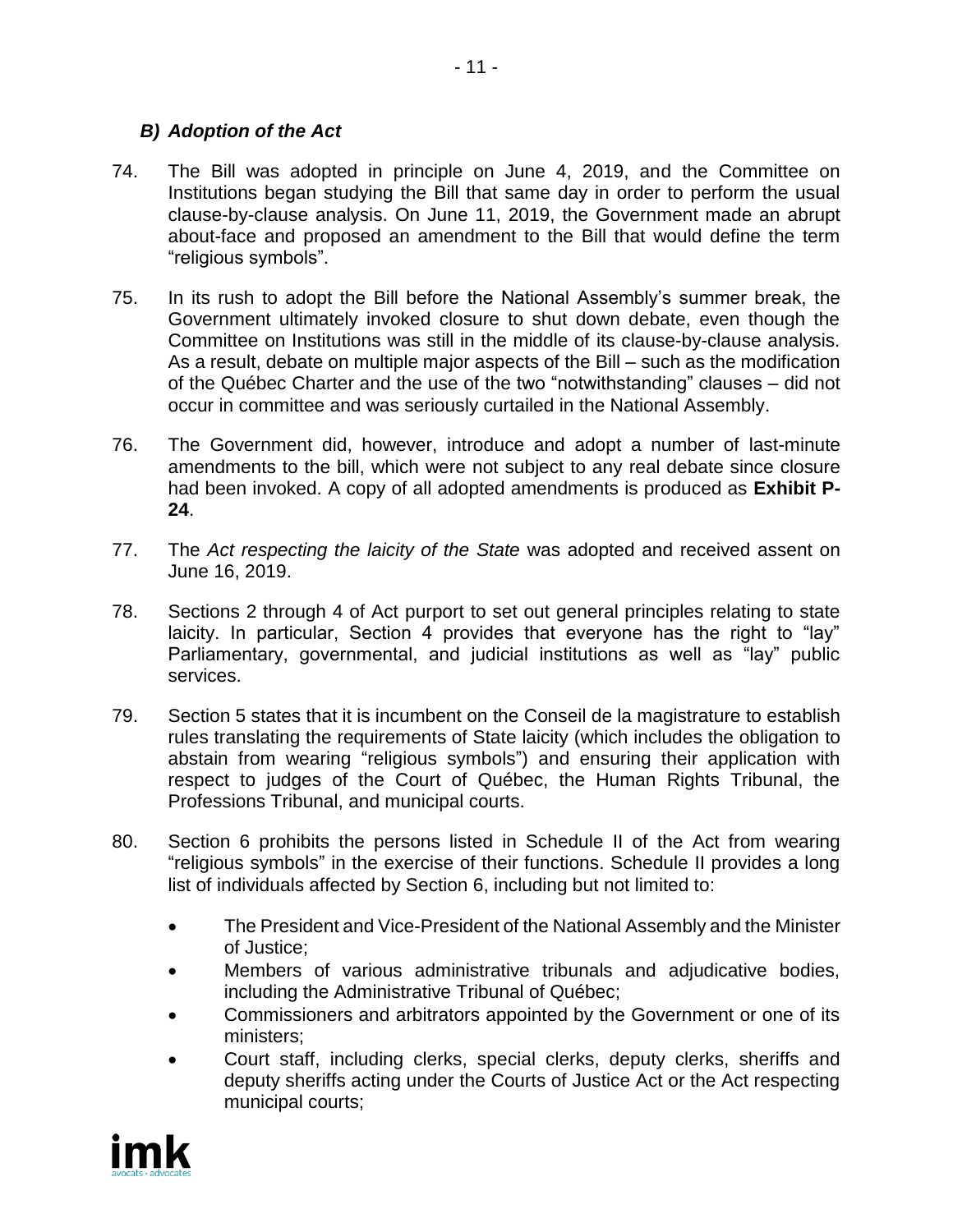- Public-sector lawyers and notaries;
- Private-sector lawyers or notaries acting under a legal services contract entered into with a number of Government or public institutions;
- Peace officers who exercise their functions mainly in Québec; and
- Principals, vice-principals and teachers in public educational institutions.
- 81. Section 6 defines a "religious symbol" as any object that is either worn as a result of a religious conviction, or can be reasonably considered as referring to the wearer belonging to a religious group.
- 82. Mr. Legault has himself admitted that this definition is "perfectible"; he was unable to explain whether an object such as a wedding band would fall within this definition, instead demurring that "*On ne commencera pas à rentrer dans les détails*", as appears from an article published in the Journal de Montréal on June 12, 2019, produced as **Exhibit P-16**. Mr. Jolin-Barrette, for his part, stated that a wedding band would not be captured by this definition.
- 83. Section 8 of the Act requires personnel members of a public body listed in Schedule I to provide services with their faces uncovered. Schedule I is extremely broad and includes (although is not limited to) the following public bodies:
	- Government departments;
	- Municipalities, metropolitan communities, intermunicipal boards and municipal housing bureaus;
	- Public transit authorities:
	- Most health services institutions, which would cover health services employees such as doctors, nurses and midwives;
	- Childcare centres and subsidized day cares;
	- Public schools and school board commissioners;
	- Private and international schools which receive public funding;
	- Universities; and
	- Elected officials.
- 84. Section 11.1 grants ministers the authority to "verify" the application of certain other measures of the Act, notably the requirement of providing services with one's face uncovered set out in Section 8. A minister can likewise delegate this authority to some other person who will then be responsible for ensuring compliance with Section 8, including by forcing an organization to take corrective measures, or by engaging in "surveillance and accompaniment".
- 85. Section 12 delegates the responsibility for ensuring compliance with sections 6 and 8 to persons exercising the highest administrative authority in each organization. It provides that persons subject to Section 6 may face disciplinary measures for non-compliance, or may be subject to other sanctions stemming from the application of rules relating to the exercise of that person's functions.

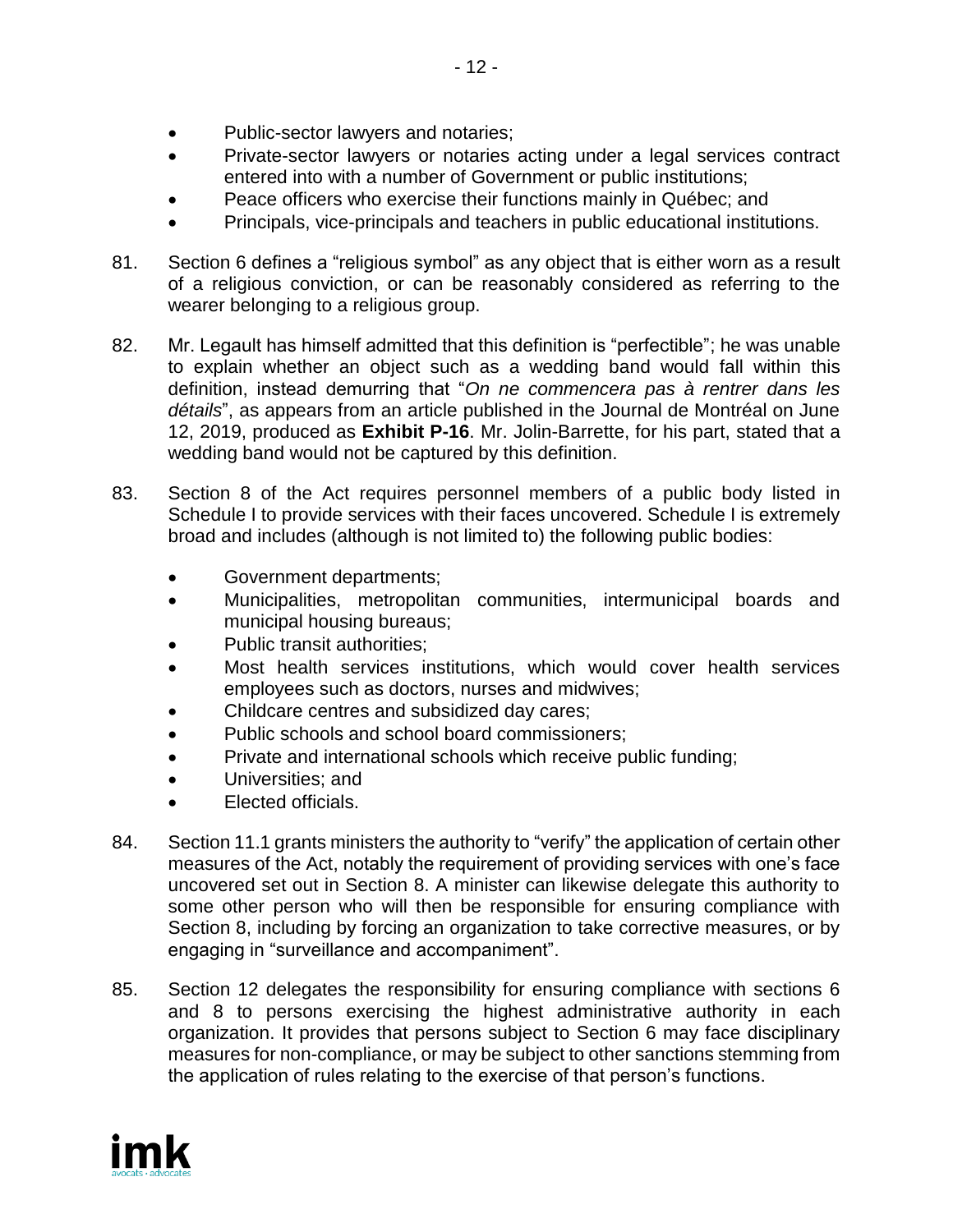- 86. Section 13 provides that no accommodation, or other derogation, or adaptation may be granted in connection to the prohibition on "religious symbols" and the obligation to provide services with one's face uncovered.
- 87. Section 14 of the Act integrates the prohibition on wearing "religious symbols" into legal services contracts between the Government and private organizations.
- 88. Section 15 overrides contracts of employment and collective agreements that are incompatible with the Act's other provisions.
- 89. Section 27 is the "grandfather clause" which provides that Section 6 does not apply to persons referred to in paragraphs 2 through 9 of Schedule II, as long as they exercise the same function within the same organization or until the end of their mandate (with no continuation of the grandfathering if a mandate is renewed). However, this protection only applies to those who were occupying that function as of March 27, 2019 – not to an individual who wears a "religious symbol" who was hired on March 28 or later.
- 90. Individuals hired after March 27, 2019 but before the adoption of the Act are therefore still subject to the prohibition on wearing "religious symbols".
- 91. Finally, the Act contains two "notwithstanding" clauses: section 29, which states that the Act applies notwithstanding sections 1 through 38 of the Québec Charter; and section 30, which states that the Act applies notwithstanding sections 2 and 7 through 15 of the Canadian Charter.
- 92. The Act does not address the fundamental concerns that were raised with respect to the Bill as it was first tabled. In particular:
	- a. The Act's definition of a "religious symbol" will either capture things that are not being worn for religious reasons or will require administrators of the Act to engage in deeply intrusive inquiry into employees' personal practices;
	- b. The Act's ban on "religious symbols" applies to objects or articles worn under clothing, without any explanation for how that prohibition is to be operationalized, including whether and how individual privacy is to be maintained;
	- c. The Act still delegates the authority to impose sanctions to each individual organization without sufficient precision as to the nature of the sanctions that may be imposed;
	- d. The Act still does not clarify when its "grandfather clause" will or will not apply; and
	- e. Through recourse to notwithstanding clauses, the Act still seeks to preclude meaningful scrutiny of its validity under the Québec Charter and most of the Canadian Charter.

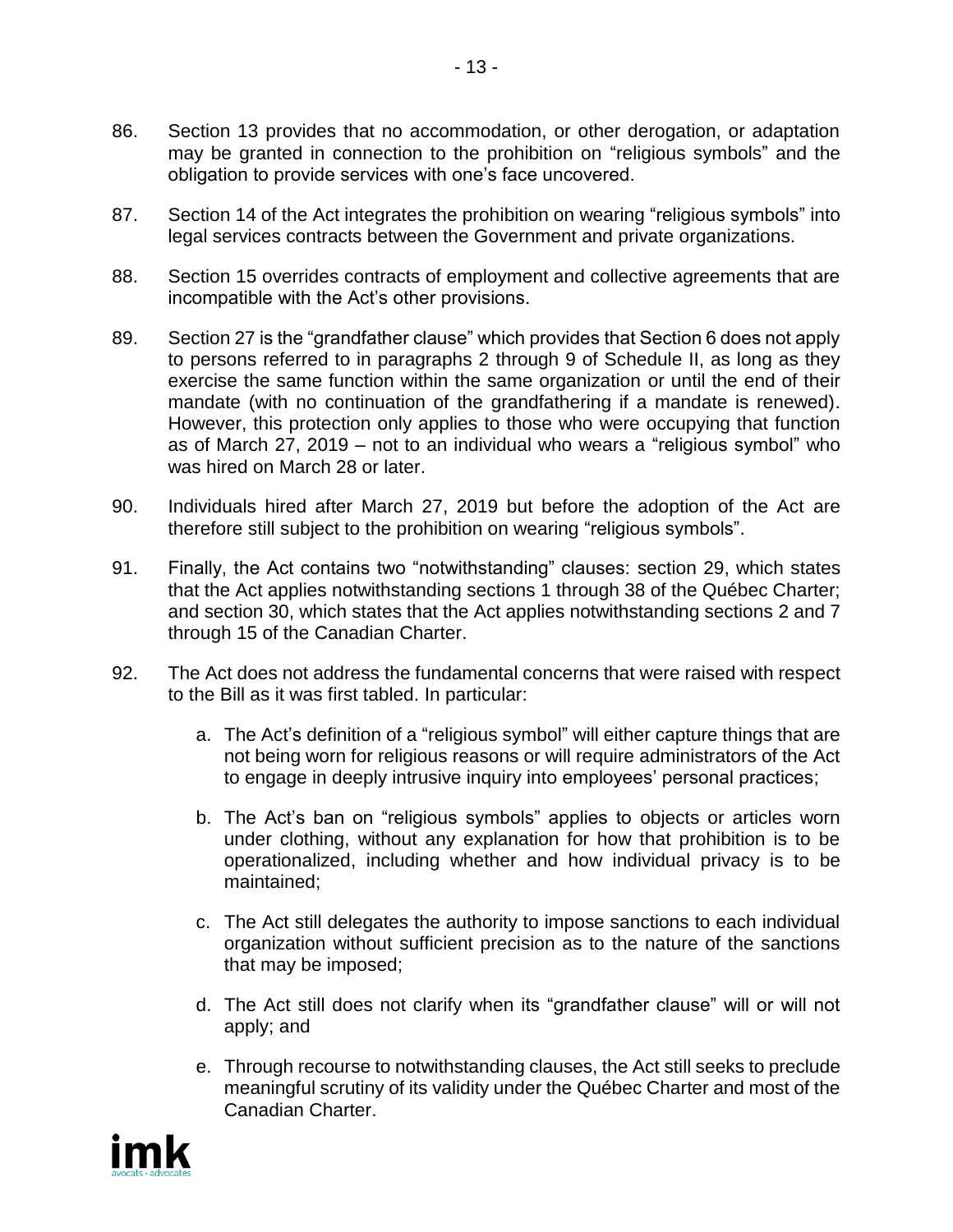## *C) The Impact of the Act*

- 93. It is obvious that the Act will have a serious and immediate negative impact on thousands of individuals working or hoping to work in various areas in the public sector, as well as on religious individuals and those who are perceived to be religious in Québec more generally.
- 94. As appears from the affidavits filed in support of this proceeding, people who wear "religious symbols" and who are currently employed in positions affected by the Act now find themselves stuck in these positions without the possibility of advancement or even lateral movement, unless they "choose" to stop wearing their religious symbols. Individuals such as affiants Carolyn Gehr and Gregory Bordan make it very clear that for them, this is no choice at all.
- 95. Individuals such as the Plaintiff, Ms. Nourel Hak, who wear items or articles of clothing for a religious or spiritual purpose, and who are, or soon will be, looking for work in one of these positions also face the impossible "choice" of acting in accordance with their faith – which many affiants describe as forming an integral part of their personal identity – or working in the field they trained for. The same is true for people who wear such clothing or items and who were hired into an affected position after March 27, 2019.
- 96. Beyond the immediate impact on religious individuals' ability to work in a wide range of public sector jobs, as many affiants point out, the Government has sent an explicit signal to religious persons that their right to their faith and their ability to practice it simply do not matter and are not worthy of equal dignity or equal protection from the State. To the contrary, the Act indicates to the public that there is something fundamentally wrong or harmful about religious practice – and certain kinds of practice in particular – from which the public needs to be protected.
- 97. The message of the Act is thus explicitly exclusionary: thousands of people are being told to forget about participating in the public institutions of the State, based purely on who they are.
- 98. This is inconsistent with the Constitution of Canada.

## **IV. THE** *ACT RESPECTING THE LAICITY OF THE STATE* **IS INVALID**

- 99. The Act attempts to remove or at least severely curtail religious individuals' ability to participate in important sectors of the public sphere. In so doing, the Act modifies the underlying inclusive and egalitarian nature of public institutions as is guaranteed by the very existence of a multicultural, democratic Canadian federation.
- 100. Sections 6 and 8 of the Act violate the division of powers established by sections 91 and 92 of the *Constitution Act, 1867* (Part A, below). They are also both void

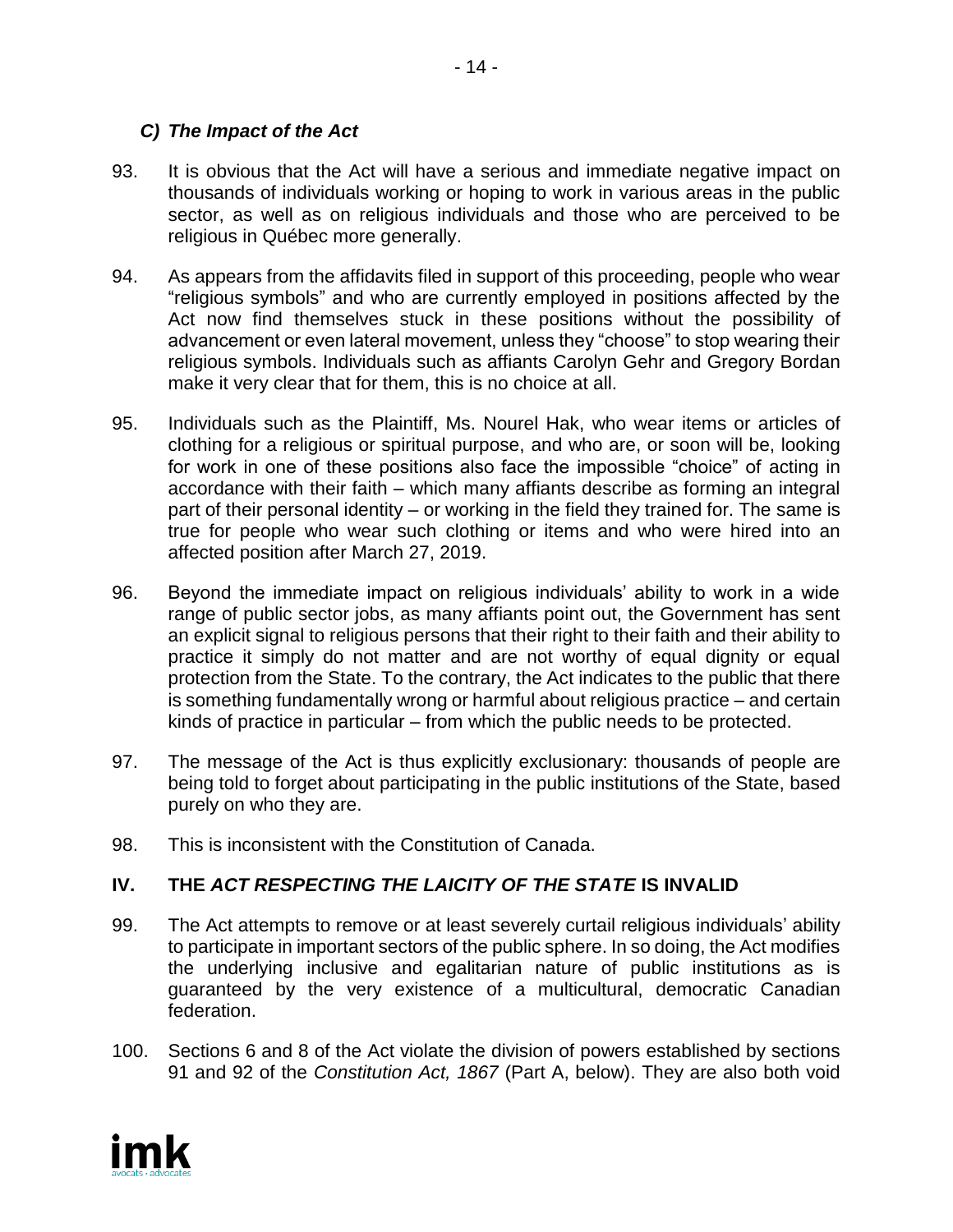for vagueness and contravene the most basic requirements of the rule of law (Part B, below).

- 101. Furthermore, the National Assembly of Québec lacks the unilateral authority to adopt these kinds of fundamental changes to public institutions which form part of the architecture of the Constitution of Canada (Part C, below).
- 102. The application of Sections 5 and 6 of the Act to judicial bodies and court officers violates the constitutional guarantee of judicial independence (Part D(i), below), while the application of Section 8 to elected officials unjustifiably violates section 3 of the Canadian Charter (Part D(ii), below).
- 103. As a result of these multiple constitutional failings, either the Act as a whole or its impugned provisions must be declared invalid, inoperative, and of no force or effect.

## *A) Sections 6 and 8 are* **ultra vires** *section 92 of the* **Constitution Act, 1867**

- 104. In pith and substance, Sections 6 and 8 of the Act constitute criminal legislation pursuant to section 91(27) of the *Constitution Act, 1867* and are therefore *ultra vires* the jurisdiction of the province of Québec.
- 105. The purpose of the Act is to affirm the laicity of the State, and as a result of Quebec's "distinct social values", to "determine the principles according to which and manner in which in which relations between the State and religions are to be governed in Quebec", as is evident from the preamble of the Act.
- 106. Indeed, on March 28, 2019, Mr. Jolin-Barrette stated explicitly that "*ça appartient aux élus de la nation québécoise de décider comment les rapports s'exercent au Québec entre l'État et les religions*," as appears from Exhibit P-12.
- 107. He reiterated this position on multiple occasions during the parliamentary hearings on Bill 21, as appears from extracts of transcripts of those hearings, **Exhibit P-17**.
- 108. During final debate on the passage of the law on June 16, 2019, Premier Legault stated, while explaining why they had invoked the notwithstanding clause, « *On a le droit de l'utiliser, car il y a des droits collectifs. Les Québécois ont le droit de dire au reste du Canada : voici comment, nous, on vit au Québec* », the whole as appears from an article published by LaPresse on April 16, 2019, **Exhibit P-18**.
- 109. Moreover, the Act fulfils the formal requirements of a criminal law. Sections 6 and 8 both contain prohibitions, the former on wearing "religious symbols", the latter on providing public services with a covered face. The Act also provides for sanctions for noncompliance: Section 12 delegates the power to "take necessary measures to ensure compliance" with these prohibitions to highest administrative authority in a body affected by Sections 6 and 8, and provides that "disciplinary measures" or other sanctions may be imposed for non-compliance. Section 11.1, meanwhile,

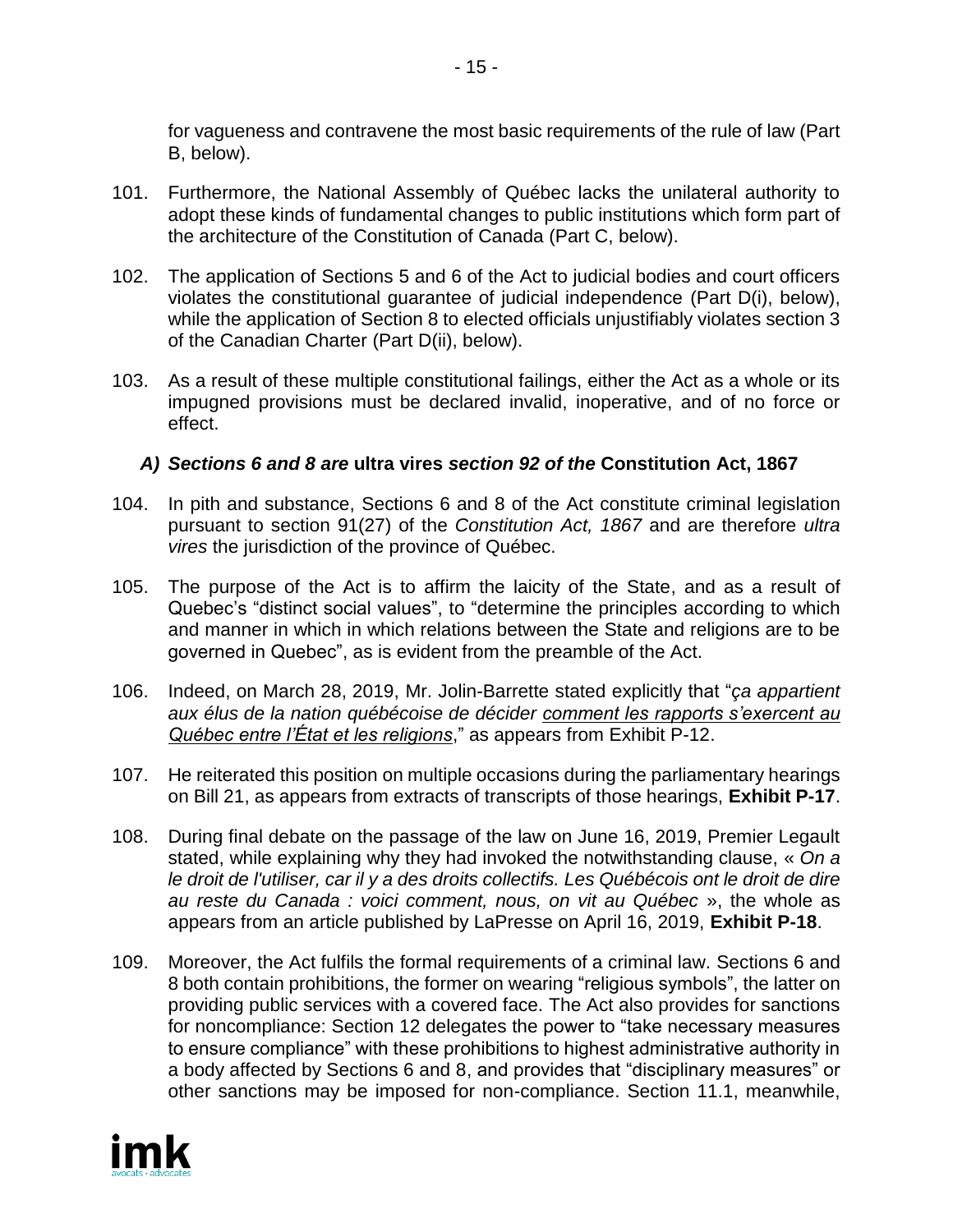actually provides that individual ministers may police compliance with the ban on face coverings, even to the extent of engaging in surveillance of the different bodies subject to that ban and imposing "corrective measures" on these bodies.

- 110. The purpose underlying the Act as well as the prohibitions and sanctions it creates together clearly indicate that the pith and substance of the Act is the imposition of a moral vision of Québec society, one that entails the eradication of religious practice from public bodies.
- 111. The Supreme Court has held, in jurisprudence such as *Samur v. City of Québec*, [1953] 2 SCR 229; *Henry Birks & Sons v. City of Montréal*, [1955] SCR 799; and more recently in *R. v. Big M Drug Mart*, [1985] 1 SCR 295, that regulation of religious observance for a moral purpose is the exclusive jurisdiction of Parliament pursuant to its criminal law jurisdiction under section 91(27) of the *Constitution Act, 1867*. In pith and substance, the present Act thus impermissibly tranches on federal jurisdiction and is ultra vires the province.

## *B) Sections 6 and 8 contravene the basic requirements of the rule of law*

- 112. It is a fundamental tenet of the rule of law, which is both a written and unwritten principle of the Constitution of Canada, that laws must be intelligible. This is the only way to ensure that an exercise of public power finds its source in a legal rule, that the relationship between the state and individuals is governed by law, and that the law is in fact supreme over both government and private persons in equal measure.
- 113. The Act fails this basic requirement in several respects, but chiefly in that it invites arbitrary application.
- 114. The definition of a "religious symbol" in Section 6 is vague, inherently selfcontradictory, and likely to be arbitrarily administered.
- 115. Despite Mr. Jolin-Barette's statement that a "religious symbol" must be understood in "*le sens commun des choses*," individuals can wear the same items or articles of clothing for different reasons – some secular, some religious.
- 116. For instance, someone might wear a scarf on their head for a religious purpose, or for a medical reason, or just because they like how it looks; a wedding band may have religious symbolism to a Catholic person, and no religious meaning to someone else; the Star of David may have a religious meaning to some but constitute a marker of identity to others.
- 117. To a Jewish man, a hat or even a baseball cap may be a religious symbol since covering his head is a tenet of his faith. As a sign of faith, some Sikh women wear both a turban – arguably an "easily recognizable" religious symbol, but not necessarily so – and bracelets which, to non-practicing Sikhs, can appear to be

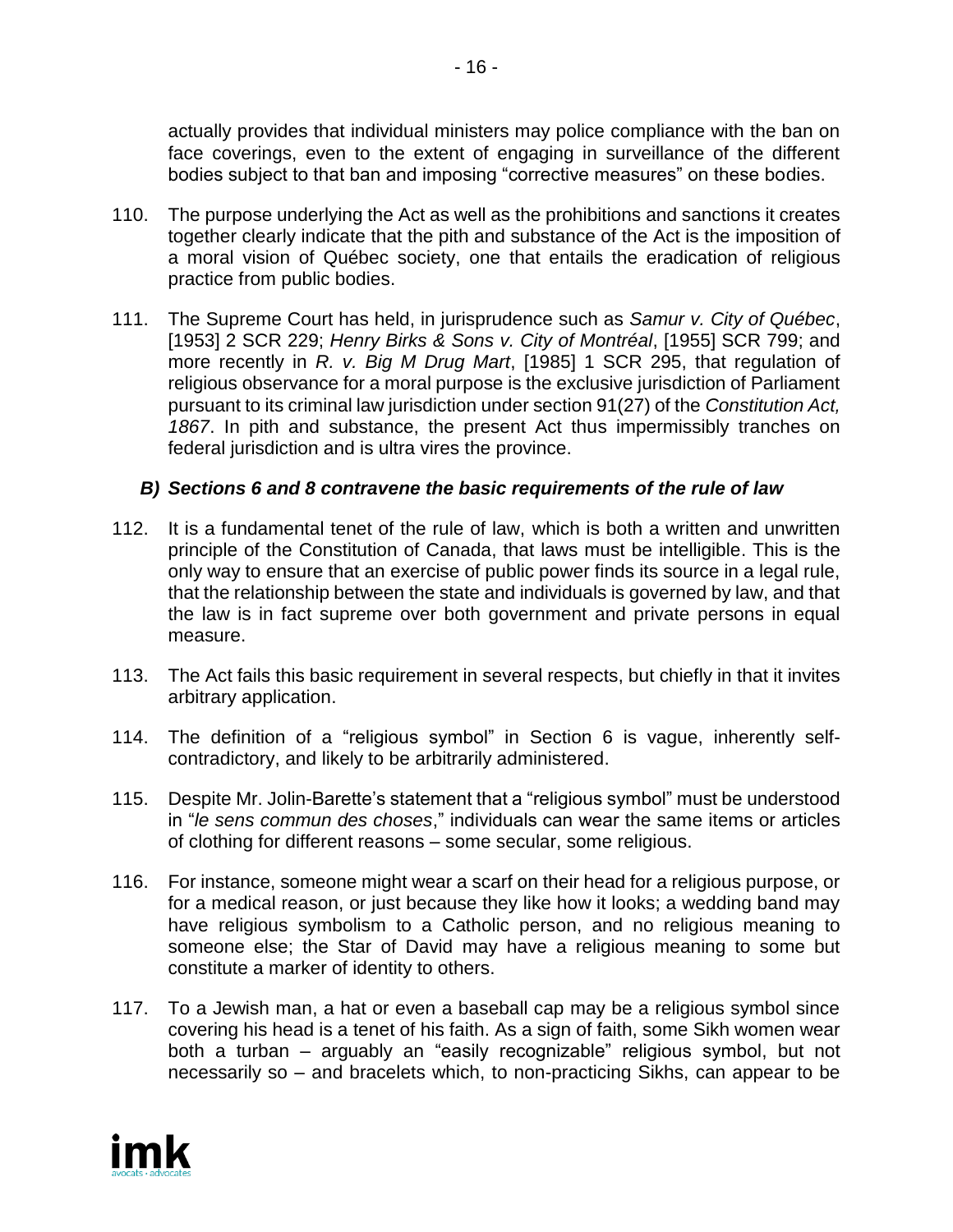purely decorative. To a Muslim, Jewish, Mormon, or Christian woman, simply dressing modestly can constitute religious expression.

- 118. These are but a few examples of the extent to which what is a "religious symbol" differs among people and among faiths and is ultimately often in the eye of the beholder.
- 119. According to the definition of a "religious symbol" established by Section 6, however, any one of these items or ways of dressing might be captured by the prohibition *either* because it is actually being worn for a religious purpose, *or* because something is "reasonably considered" as referring to the wearer's belonging to a religious group.
- 120. This is inherently problematic, as Members of the National Assembly from Québec Solidaire have attempted to demonstrate by creating a "quiz" containing a variety of items that may or may not have religious significance and asking whether each of these items would be captured by Section 6. A copy of that "quiz" is produced as **Exhibit P-19**.
- 121. As is evident from this document, some items or signs may be more immediately perceived by members of the public than others as connoting a religious belief (even if they are being worn for an entirely secular purpose).
- 122. Moreover, according to Statistics Canada data, over 108 "religions" existed in Canada in 2011, each of which likely has its own symbols and signs, the whole as appears from **Exhibit P-20**. The "objective" portion of the definition of a "religious symbol" is therefore in fact necessarily subjective, as it will depend on the "reasonable person's" knowledge of different religious practices well as their personal perception of why a given item is being worn.
- 123. Accordingly, it will be difficult if not impossible for organizations to prohibit all "religious symbols", as both the Fédération des commissions scolaires du Québec and the Centrale des syndicats du Québec noted in their submissions to the Committee on Institutions, the whole as appears from **Exhibit P-21**, *en liasse*.
- 124. Despite this difficulty in arriving at a common understanding of what a "religious symbol" is, it will be left to employees within each separate organization to decide what constitutes a "religious symbol" and why. This in turn will inevitably lead to unpredictability, a chaotic range of possible and potentially shifting interpretations even within a single workplace depending on its leadership, and an asymmetrical application of Section 6 to public employees depending on the nature of the item worn and the job in question.
- 125. Yet when amendments to Bill 21 were proposed to oblige the Minister to establish guidelines for the application of the law and also more specifically for Section 6, those amendments were rejected, as appears from a copy of all rejected proposed amendments to the Bill, **Exhibit P-22**.

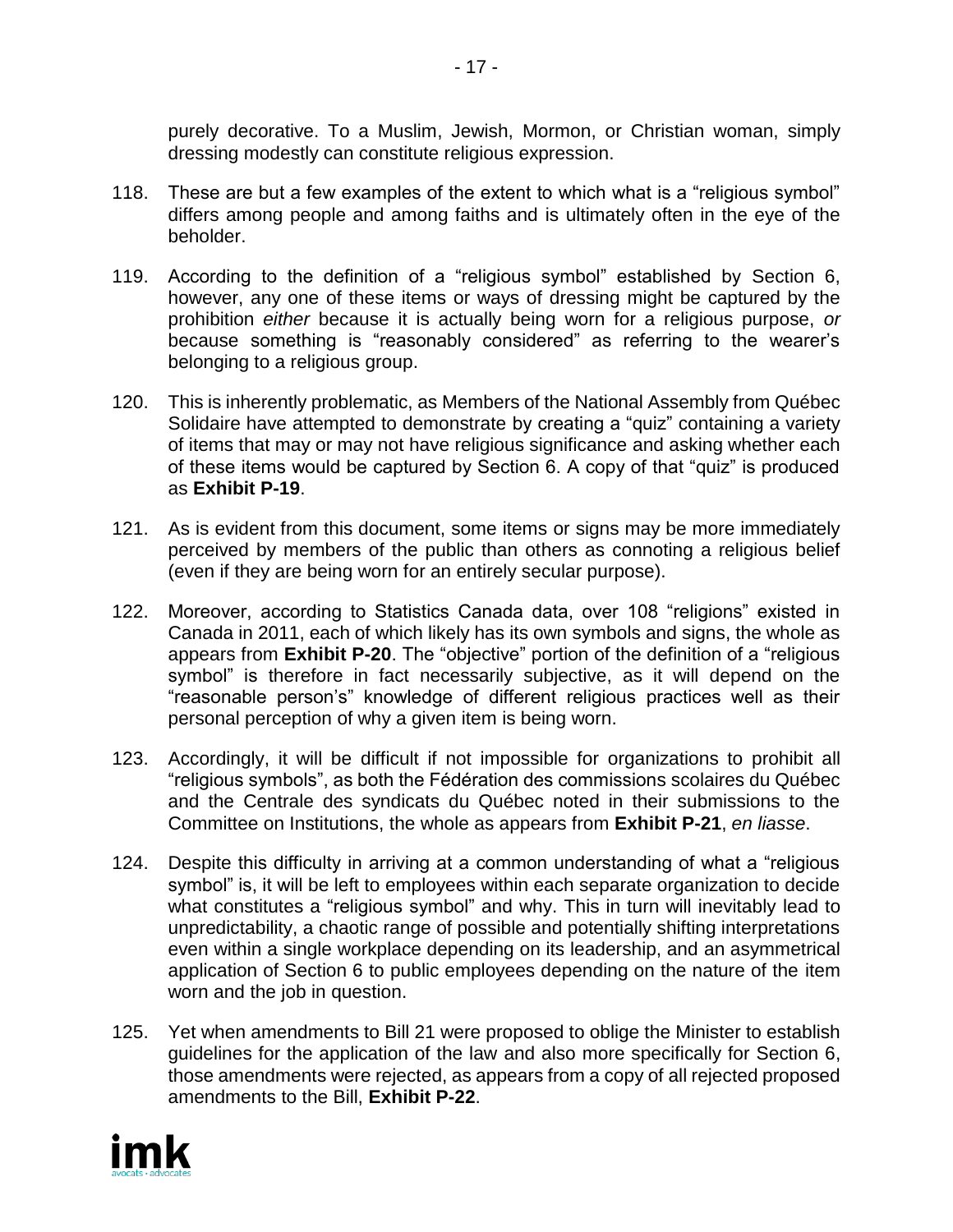- 126. As for the subjective element of the definition in Section 6 determining that something is worn because of a religious belief or conviction – it will be impossible for organizations to determine without invading an employee's privacy (which is protected by the *Civil Code of Quebec*), since it will necessarily require asking intrusive questions about why that employee is wearing a particular object or article of clothing – or even whether the employee is wearing something under their clothing.
- 127. Some organizations might be willing to invade employees' privacy in this manner; others may refuse to engage in such intrusive questioning. This will also lead to an uneven and arbitrary application of the law.
- 128. Moreover, the Act delegates the responsibility to ensure compliance with the prohibitions in both Sections 6 and 8 to each individual public body, and fails to provide for any common standards of compliance or common consequences for noncompliance – except for the possibility of "disciplinary measures" which are not defined, and the authority for which is unclear. Consequently, it is all but certain that these prohibitions will be enforced arbitrarily across the dozens if not hundreds of institutions to which the Act applies.
- 129. Sections 6 and 8 will therefore have different meaning and different application depending both on what a given individual wears and on the leadership of the organization that employs the individual at a given time.
- 130. As a result, Sections 6 and 8 of the Act are vague to the point of unintelligibility. There is not enough precision in these provisions to allow even courts to engage in an interpretive exercise about what constitutes a "religious symbol" and how the ban on such symbols is to be enforced.
- 131. At the very least, the rule of law requires people to know in advance whether a given practice is permitted or prohibited, and what sorts of consequences they may face for engaging in that practice. A law that is so vague that it fails to provide this very basic precision contravenes the most elementary requirements of the rule of law and is consequently unconstitutional.

## *C) The Act alters the structure of the Constitution of Canada by purporting to modify the legally inclusive nature of Québec's public institutions*

- 132. The effects of the Act are not limited to violations of the individual rights protected by the Canadian and Québec Charters, although there is no question that this is one consequence of Sections 6 and 8.
- 133. The Act's ultimate impact is institutional: the imposition of a vision of secularism that precludes religious individuals from participating in the work of the state alters the legally inclusive nature of public institutions in Québec. This results in a modification of the architecture of Canada's Constitution, which cannot be accomplished unilaterally by a province.

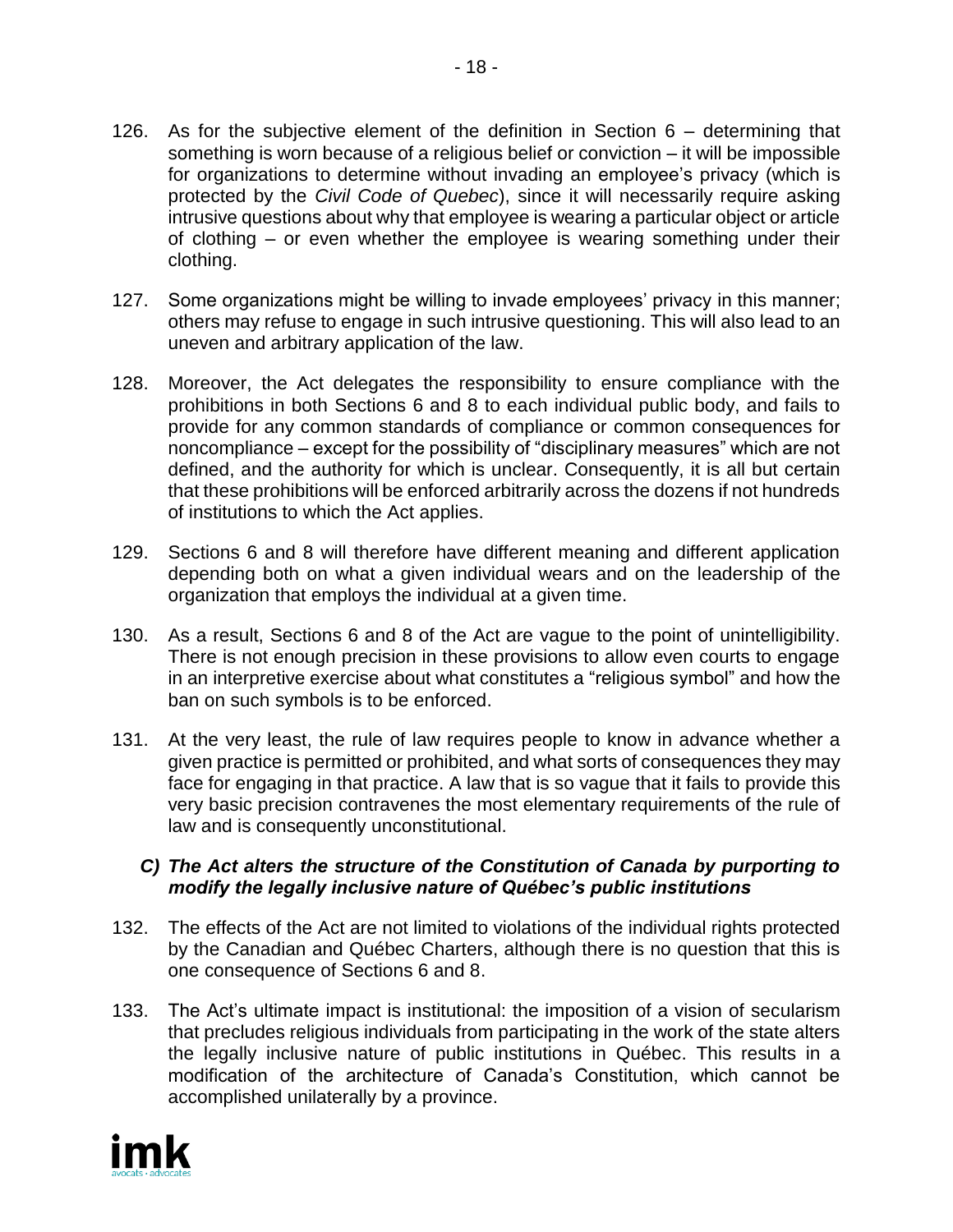- 134. In the *Secession Reference*, the Supreme Court recognized the role of certain organizing constitutional principles – including democracy, constitutionalism and the rule of law, and respect for minority rights – that "dictate major elements of the architecture of the Constitution itself<sup>"2</sup> and provide a foundation for understanding the fundamental qualities inherent in the institutions of public life in the Canadian democratic state.
- 135. In short, these underlying constitutional principles establish that certain characteristics of public institutions form part of the architecture of the Constitution as a whole. Unilateral alteration of these characteristics by a single province or by Parliament is therefore impermissible.
- 136. The principles of democracy and respect for minority rights thus have implications for the constitutional structure that stretch beyond the Charter of Rights and Freedoms. One of these necessary implications is that interference with certain rights may ultimately result in an interference with the basic constitutional architecture. For instance, even in the complete absence of the Charter, a province could not simply abrogate all religious individuals' right to vote without fundamentally altering the underlying quality of democracy within that province and thus within the Canadian federation.
- 137. In the same vein, a Canadian constitutional democracy that gives life to the principle of respect for minority rights is necessarily one in which citizens and residents of all provinces, regardless of their inherent personal characteristics, are equally represented by, and may equally participate in, the work of the State – work that is carried out by a variety of public institutions, not just legislative bodies.
- 138. Indeed, the development of public life in Canada ultimately reflects increasing diversity in and access to state institutions, as illustrated by historical markers stretching back to the "*Persons Case*"<sup>3</sup> and the Privy Council's adoption of a "living tree" approach to constitutional interpretation, through to the explicit recognition of multiculturalism and the equality of men and women in sections 27 and 28 of the *Constitution Act, 1982*.
- 139. The *Act respecting the laicity of the State* overtly seeks to preclude religious individuals from acting as agents of the State and thus participating in the public sphere. That will ultimately be its effect: the Act will deliberately shut minority communities out of participating in the public bodies that are in fact intended to represent, serve, and reflect these communities.
- 140. In so doing, the Act purports to modify the fundamentally inclusive nature of Canadian public institutions. It seeks to transform Québec's public bodies from

<sup>3</sup> *Edwards v. Canada (AG)*, 1929 UKPC 86.



<sup>2</sup> See *Reference re Secession of Quebec*, [1998] 2 SCR 217, para. 51.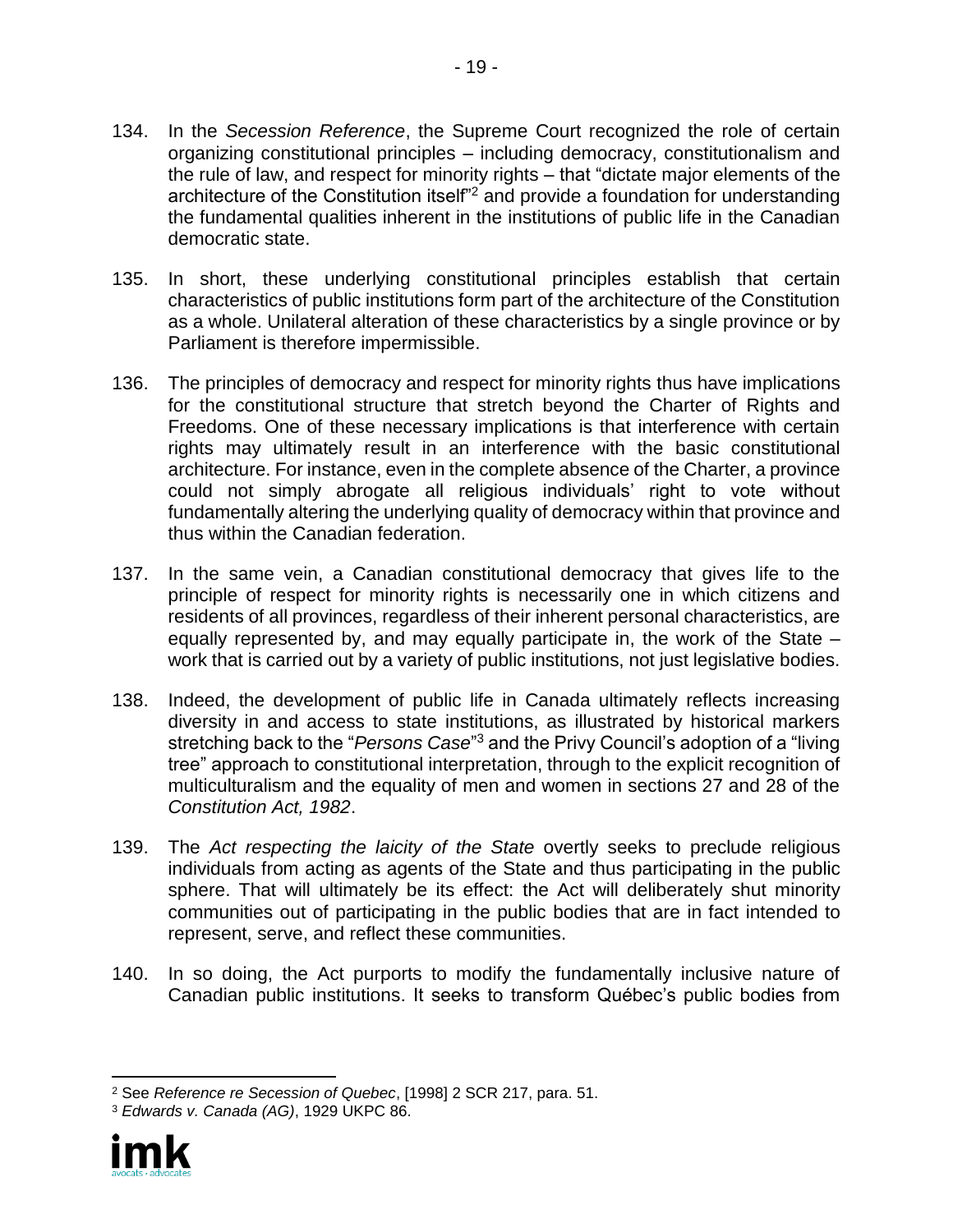being open to all citizens, to excluding certain individuals based purely on their inherent personal characteristics.

- 141. This type of alteration would not have been constitutional in Canada prior to the enactment of the Canadian Charter, and it remains impermissible to this day.
- 142. Much like a ban on religious minorities voting, the transformation of public agencies into bodies that are only open to participation from a (majoritarian) subset of society seeks to modify the inherently inclusive nature of these institutions and thus the underlying structure, or architecture, of the Constitution of Canada itself.
- 143. Neither Québec, nor any other province, nor Parliament, has the constitutional authority to effect such a change unilaterally, even if otherwise acting squarely within its own jurisdiction. In this vein, a province or Parliament could no more deny religious persons the right to participate in public life than they could deny this right to women or racialized individuals: all such denials would transform the nature of public life itself within that jurisdiction.
- 144. Ultimately, Québec's attempt to unilaterally modify the architecture of the Constitution of Canada through the adoption of Sections 6 and 8 of the Act is unconstitutional, and these sections must accordingly be declared invalid.

## *D) The Act is inapplicable to certain public officials*

## *i. The application of Sections 5 and 6 to courts and court officials violates the principle of judicial independence*

- 145. Section 5 of the Act states that it is incumbent upon the Conseil de la magistrature to translate the requirements of State laicity and to ensure their implementation with respect to judges of the Court of Québec, the Québec Human Rights Tribunal (which is composed of Court of Québec judges), the Professions Tribunal, as well as municipal courts. According to Section 4, the "requirements of State laicity" in question include the prohibition on the wearing of "religious symbols".
- 146. Mr. Jolin-Barrette stated in the National Assembly that the purpose of Section 5 was to ensure that judges of the Court of Québec, along with judges on other tribunals, did not wear religious symbols – and that the Government expected the Conseil de la magistrature to establish rules accordingly.
- 147. Section 3 of the Act also states that "judicial institutions" namely the Court of Appeal, the Superior Court, the Court of Québec, the Human Rights Tribunal, the Professions Tribunal and the municipal courts – must comply with the principles of State laicity.
- 148. Yet Section 5 then intervenes to exempt judges of the Court of Appeal and Superior Court from the requirement of complying with the principles and requirements of State laicity.

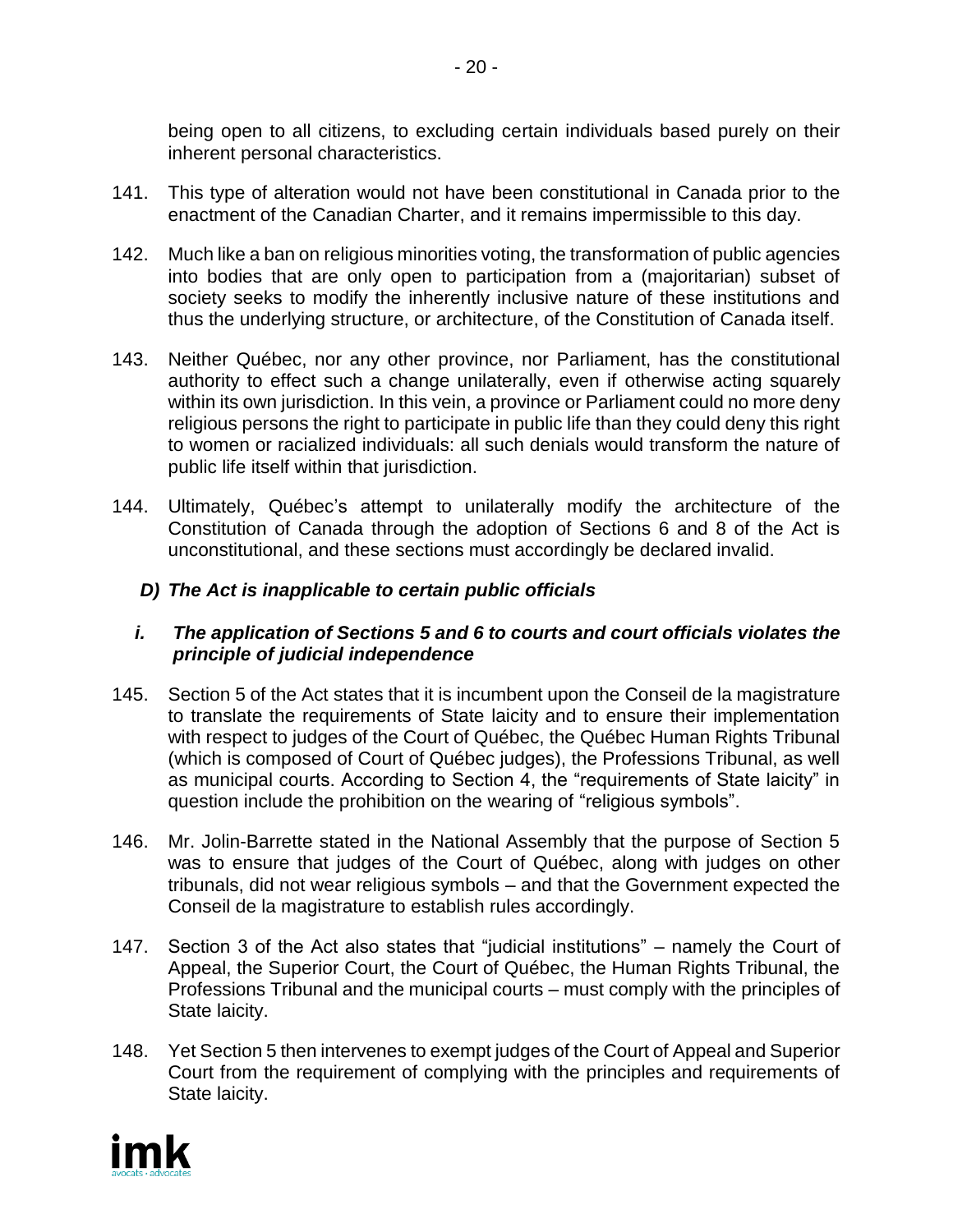- 149. Section 6 in turn explicitly extends the prohibition on wearing "religious symbols" to certain employees acting within the court system: justices of the peace, clerks, deputy clerks, sheriffs, and deputy sheriffs referred to in the Courts of Justice Act and the Act respecting municipal courts; as well as peace officers who work in courthouses across the province.
- 150. The imposition of the requirements of Sections 5 and 6 infringes both the individual and the institutional requirements of judicial independence.
- 151. The individual infringement results from the attempt to indirectly impose behavioural guidelines on judges subject to discipline by the Conseil de la magistrature. This amounts to an attack on the security of tenure guaranteed to all judges by s. 100 of the *Constitution Act, 1867*.
- 152. Only the Conseil de la magistrature has the authority to discipline judges by evaluating whether their behaviour has breached judicial codes of conduct and, if so, recommending their removal to the National Assembly. The National Assembly and the Government cannot attempt to impose behavioural conditions that might impact a judge's security of tenure by obliging the Conseil de la magistrature to adopt rules that reflect the National Assembly's normative vision of the relationship between religions and the state.
- 153. Any attempt to do so constitutes a violation of the principle of judicial independence.
- 154. The institutional infringement, in turn, arises from the imposition of criteria that will necessarily affect the hiring, retention, and employment conditions of court staff such as clerks and special clerks, as well as actors in the legal system such as sheriffs, deputy sheriffs, and peace officers within courthouses.
- 155. All of these actors carry out functions that are indispensable to the administration of justice and therefore to the constitutionally guaranteed administrative independence of the courts. The attempt to unilaterally interfere with the employment conditions of these actors entails an intrusion on the direction and control of court staff, which in turn violates that guarantee.
	- *ii. The application of Section 8 to elected officials infringes section 3 of the*  **Canadian Charter of Rights and Freedoms** *in a manner that is not justified in a free and democratic society*
- 156. An override of rights under section 33 of the Canadian Charter cannot be applied to the rights that are protected by section 3. This includes a right to be qualified for membership in the House of Commons or a provincial legislative assembly.
- 157. Section 8 infringes this right insofar as it applies to elected officials. Because Section 8 applies to *all* Members of the National Assembly (paragraph 1 of Schedule III), it effectively disqualifies any individuals who cover their faces for *any*

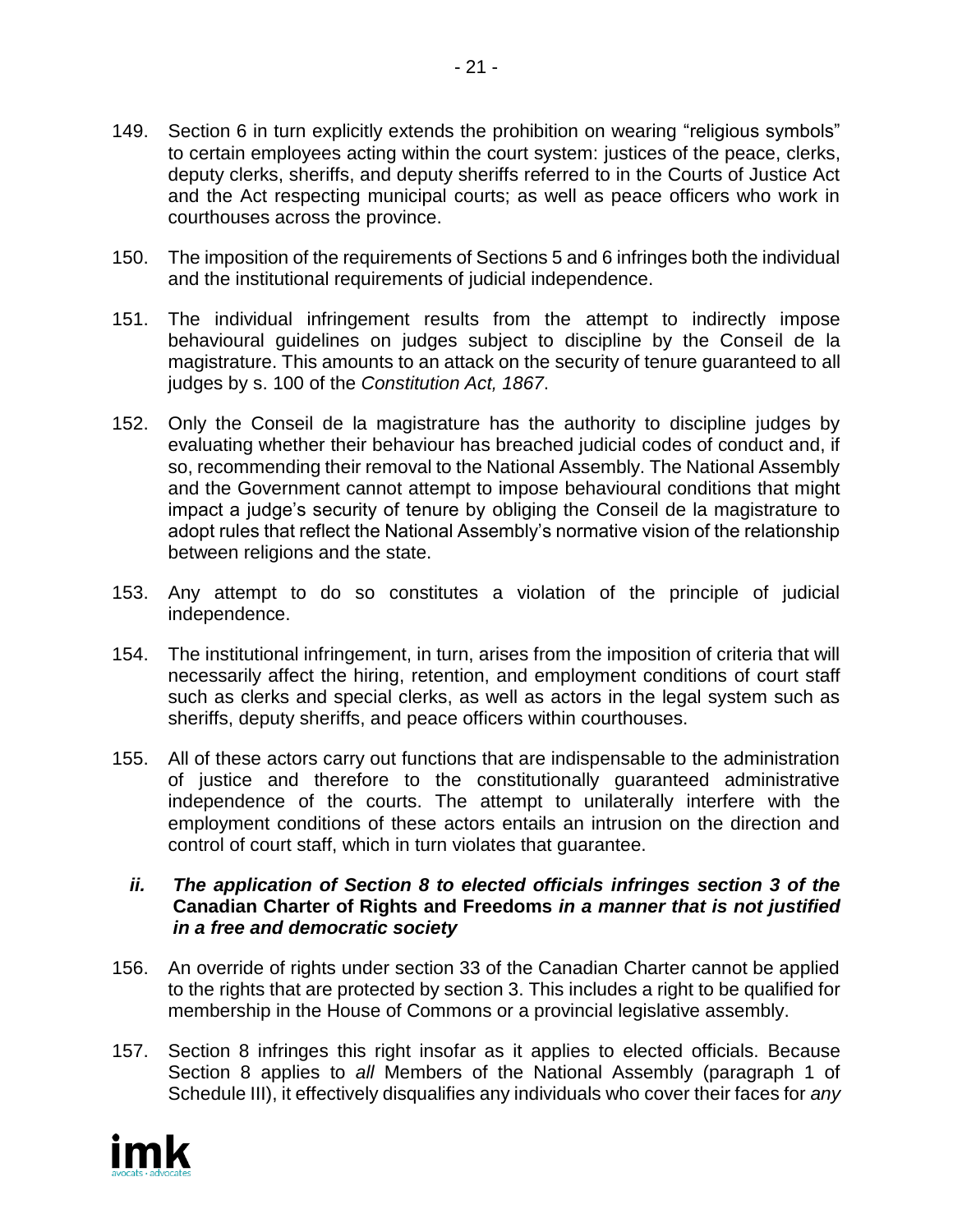reason, including a religious reason, from candidacy in a provincial election. A clearer infringement of section 3 of the Charter is difficult to envision.

- 158. This infringement cannot be justified under section 1 of the Charter.
- 159. The underlying objective of the infringement the establishment of a "lay state" through the eradication of religious individuals from so-called positions of authority in the province of Québec – is not in and of itself sufficiently important to warrant overriding the constitutionally protected right to stand for election.
- 160. Even if this Court concludes that this objective is legitimate, a total ban on standing for election in a democracy is an extreme measure whose justification is difficult to imagine. The ban on standing for election in this case is unsupported by any evidence that there is any problem or risk of a problem arising if this ban were not in place, and it is not minimally impairing of individuals' protected section 3 rights. There are clearly less impairing ways to achieve the objective of state religious neutrality, which in any event is not violated by an individual expression of faith.
- 161. Finally, it is not clear what sort of salutary effects would be achieved by limiting certain religious individuals from standing for office. There is no indication that preventing people who cover their faces for religious reasons from acting as democratically elected representatives will have any impact on the quality of the work of the National Assembly.
- 162. In any event, if members of the voting public consider that a candidate will not properly represent them – for whatever reason – they are obviously not obliged to vote for that person.
- 163. On the other hand, a complete bar on the right to stand for public office represents a serious curtailing of the most basic democratic freedoms to which Canadian citizens are entitled and is itself a significant deleterious effect.

# **V. STAY OF ENFORCEMENT OF SECTIONS 6 AND 8 PENDING A DETERMINATION OF THE ACT'S VALIDITY**

- 164. The case at bar presents an exceptional situation where the application of a clearly exclusionary and damaging law must be stayed pending a judicial determination on the merits. This is also a case where the question of a stay must be dealt with urgently, as the risk and manifestation of irreparable harm increase with every day that passes.
- 165. As established in *RJR–MacDonald Inc. v. Canada (Attorney General)*, [1994] 1 SCR 311, a court may stay the application of a law pending review of its validity if (a) there is a serious issue to be tried; (b) irreparable harm will occur if the stay is not granted; and (c) the balance of (in)convenience favours granting the stay. All three criteria are met in the present case.

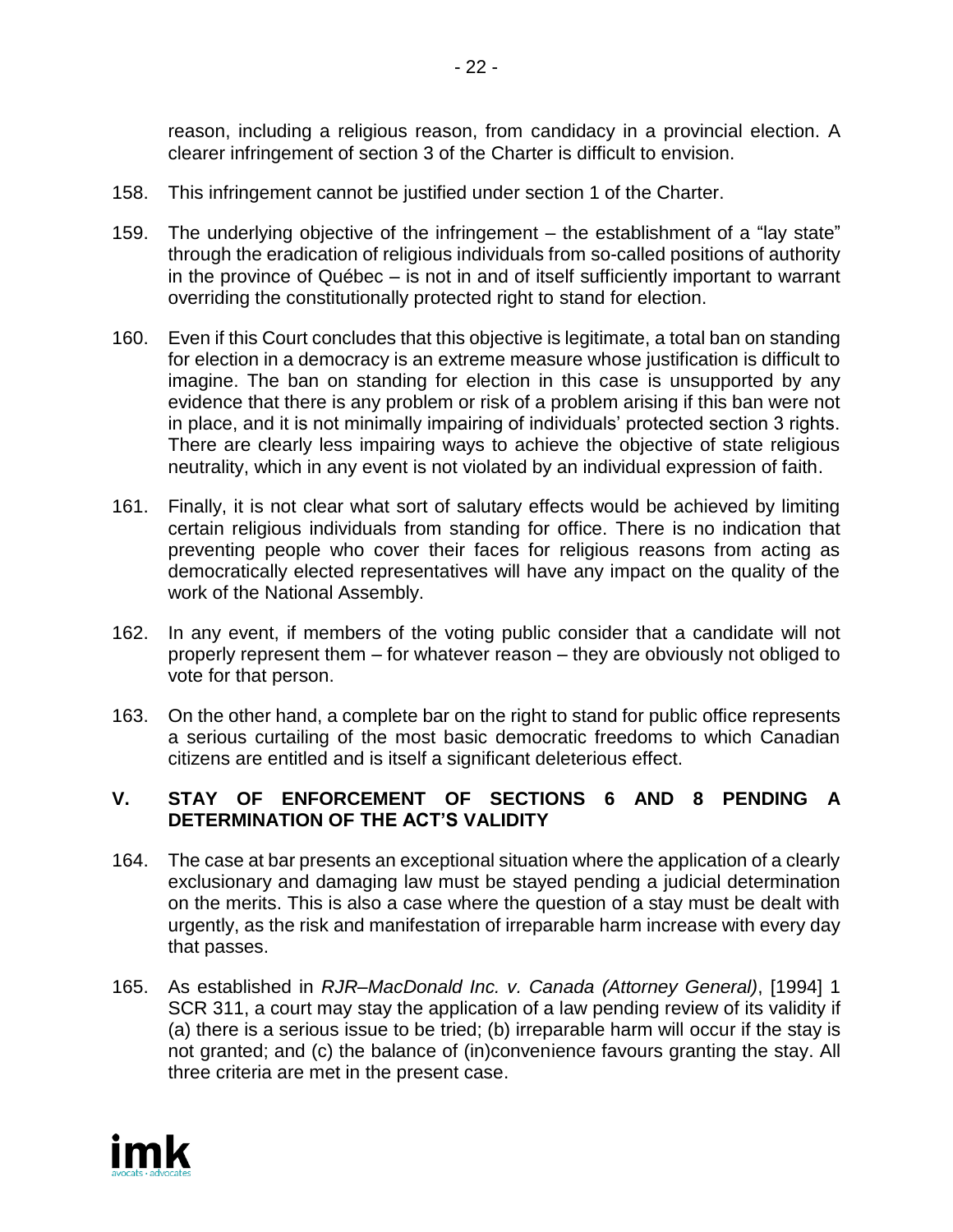166. The vast scope of Sections 6 and 8 of the Act, the significance of the effects of these provisions on individuals' ability to work in Québec, the stigma and harm they will cause to the dignity of many individuals from minority religious and ethnic backgrounds, the confusion relating to their interpretation and application, and the complete lack of evidence that these prohibitions address a real or pressing problem all point to the necessity of staying their operation pending a resolution of this case on the merits.

# *A) The Application for an Interim Stay must be determined urgently*

- 167. Sections 6 and 8 of the Act have immediate effect. This means that as of this moment, any individual who wears a "religious symbol" is barred from applying to a wide range of public sector employment positions in the province.
- 168. Anyone who covers their face for a religious reason cannot work *anywhere* in the public sector, even in a position that does not require them to have any contact with the public.
- 169. Any individual who has been hired as of March 28, 2019 who wears a "religious symbol", who wishes to begin wearing a "religious symbol", or even who simply wears something their supervisor *considers* to be a "religious symbol", can only do so at the potential risk of losing their job. In practice, this impact will be felt by thousands of people.
- 170. Meanwhile, employees who are covered by the "grandfather clause" find themselves effectively frozen in their positions at their jobs, suddenly ineligible for any kind of promotion or even lateral move.
- 171. The magnitude of the further irreparable harm caused by Sections 6 and 8 is set out in greater detail below. The potential for its immediate manifestation speaks palpably to the need to swiftly resolve the question of these provisions' application for the time it takes for this Court to rule on their validity.

## *B) There is a serious issue to be tried*

- 172. The present challenge to the constitutionality of the Act raises serious issues.
- 173. Whether Québec has overstepped constitutional bounds by adopting legislation that constitutes criminal law in pith and substance, results in a wholesale alteration of the nature of public institutions themselves, or at the very least is unintelligible to the point of unconstitutionality, are all serious questions. The same is true of whether the Act violates the principle of judicial independence and whether Section 8 infringes section 3 of the Canadian Charter.
- 174. In these circumstances, the first requirement for a stay is satisfied by these proceedings.

*C) Failure to stay the Act will cause irreparable harm*

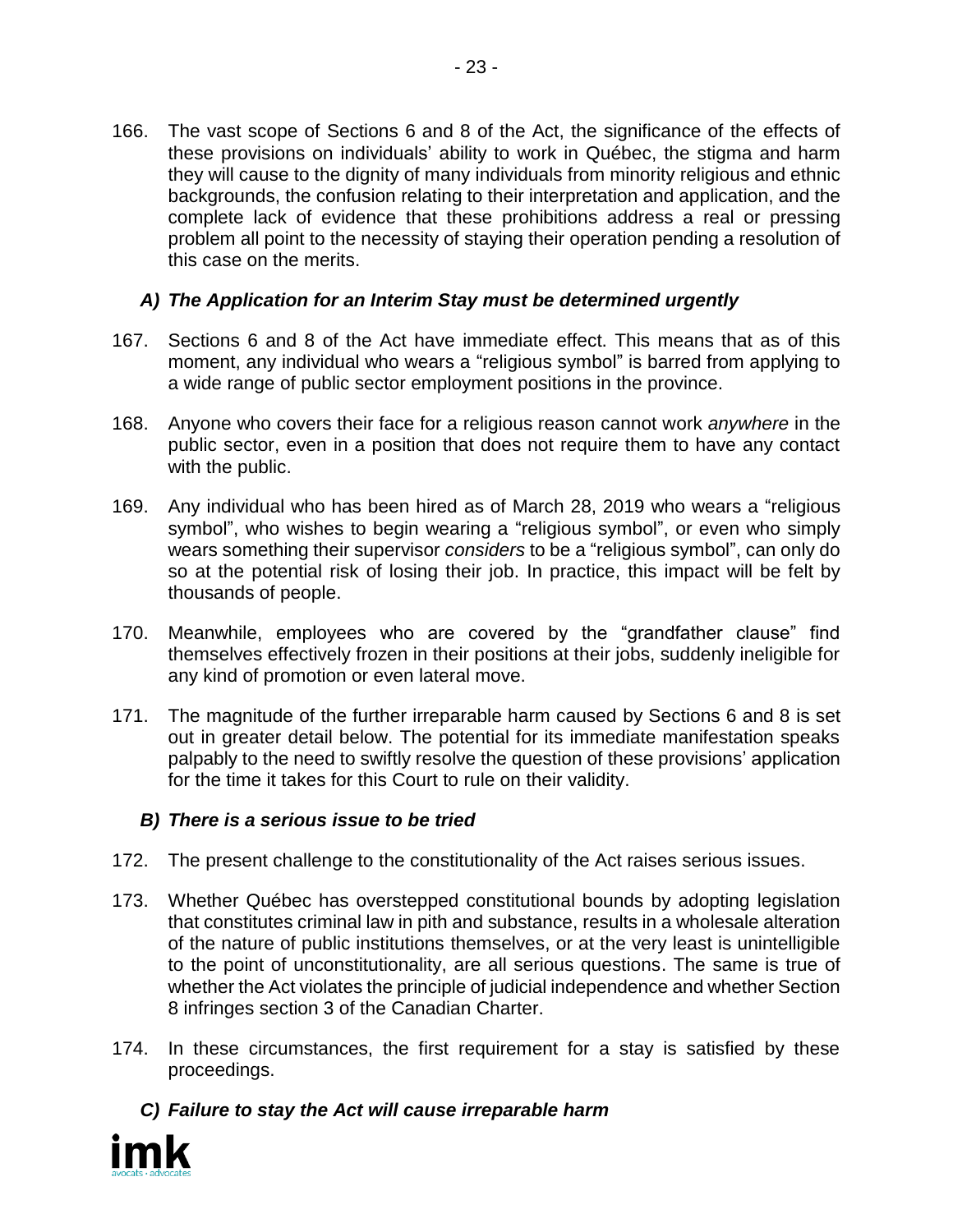- 175. The application of Sections 6 and 8 of the Act will cause serious and irreparable harm to individuals who wear "religious symbols" or who cover their faces and who work, or wish to work, in a wide range of positions in various public institutions.
- 176. Most obviously, individuals who wear "religious symbols" however defined and who are already employed in a position affected by Section 6 find their careers effectively stalled. They cannot change jobs without being required to remove their "religious symbols". If they refuse, they risk being sanctioned, potentially even with dismissal.
- 177. The same is true for anyone hired after March 27, 2019 who either already wears something that is deemed to be a "religious symbol" or who decides to begin wearing such an item in the future.
- 178. Of course, individuals who wear symbols of their faith and who are currently looking for work in affected institutions, or who will be in the future, have essentially been shut out of employment in key areas of the public sector.
- 179. Québec courts have consistently indicated that impinging on an individual's right to work constitutes irreparable harm.
- 180. This harm will of course be worsened by the fact that the Act will not be operationalized uniformly, which will result in arbitrary and divergent application of both the ban on "religious symbols" or face coverings, and of any punishments that may be meted out to those who do not comply with the ban.
- 181. These practical impacts of Sections 6 and 8 are moreover compounded by the immediate and serious effect of this exclusionary legislation on the privacy and dignity of affected individuals. As appears from the affidavits filed in support of this application, the possibility of being interrogated by employers about one's personal religious behaviour and then sanctioned for that behaviour causes great distress to the people who are targeted by Sections 6 and 8.
- 182. The exclusion of religious minorities from employment and participation in public institutions also has damaging long-term effects, including negative impacts on these minorities' ability to integrate and participate in society. Contrary to Mr. Jolin-Barrette's statements that the Act will apply equally to men and women, this effect will in practice be particularly grave for women, for whom economic independence is key to their social and economic equality. This will be especially true for women seeking employment as teachers, since women make up a significant majority of teachers in Québec's public school system, as appears from statistics provided by the Minister of Labour, Employment and Social Solidarity, produced as **Exhibit P-23** *en liasse*.
- 183. Finally, broader social harm, which should not be underestimated in assessing the criteria for a stay, results from the application of Sections 6 and 8 and the Government's indication that religious persons have no place in the province's

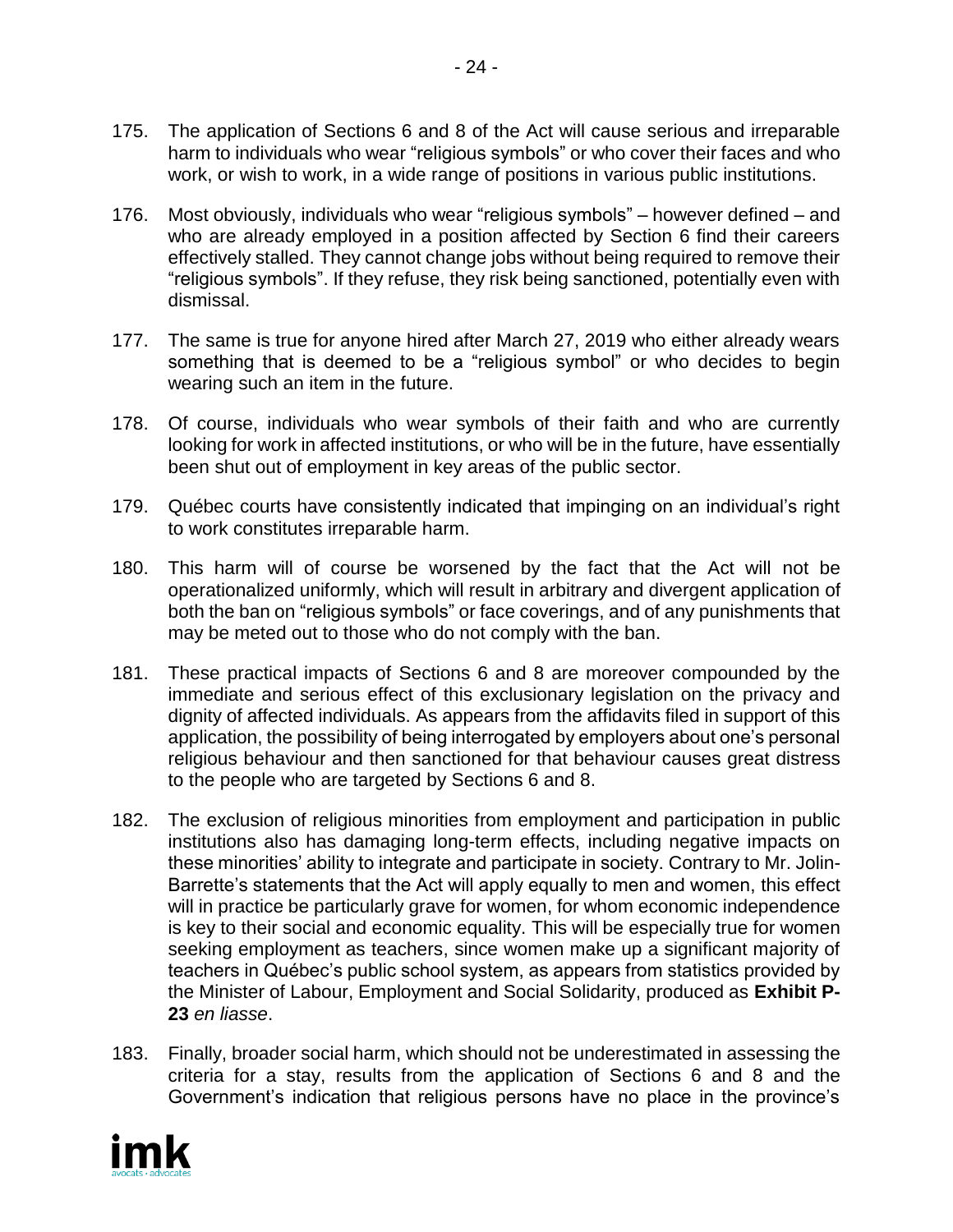public institutions. The ban on "religious symbols" in public sector workplaces ultimately constitutes a fundamental violation of the Canadian public order.

- 184. Far from facilitating social cohesion, permitting Sections 6 and 8 to operate pending a review of their constitutional validity will isolate certain religious individuals, prevent them from participating fully in Québec's institutions, and ultimately create a two-tiered society that privileges some citizens over others and sends the message that religious individuals are not worthy of equal respect and protection from the state.
- 185. This type of harm to religious individuals is clearly both serious and impossible to compensate by damages, meaning that it is irreparable.

## *D) The balance of convenience favours granting a stay*

- 186. The balance of convenience militates toward issuing a stay in the present circumstances, particularly since a stay would not harm the public interest – to the contrary, a stay would safeguard that interest.
- 187. The Government has failed to identify *any* problem or difficulty that the Act is intended to address and that would justify such a blatant violation of fundamental civil rights and such a severe alteration of the relationship between State institutions and religious minorities.
- 188. In fact, as the study conducted by the Government demonstrates, there is no issue with accommodation of persons, such as teachers, who currently wear something that is deemed to be a religious symbol in public positions. This also clearly emerges from the affidavits filed in support of this motion.
- 189. Moreover, the Government's choice of positions that are subject to Section 6 does not demonstrate any real underlying concern about the impact that people in these positions will have if they continue to wear "religious symbols" at work. For instance, the Act only applies to public school teachers, even though private school teachers are arguably just as influential and important to their students. Likewise, affiant Christina Smith points out that public officials in obvious positions of authority – such as municipal mayors – are exempt from the Act.
- 190. Most tellingly, by incorporating a "grandfather clause" into the Act which permits individuals who wear "religious symbols" to remain in their current jobs, the Government is admitting that absolutely no problem or harm will result if the ban on "religious symbols" is not immediately put into effect.
- 191. There is thus no suggestion that operationalizing the Act would result in any benefit, besides the assumed benefit of giving effect to any enacted legislation. This assumed benefit is not and cannot be a trump card preventing a stay of legislation in all circumstances, particularly not where the irreparable harm that would flow from such legislation is as severe as in the present case.

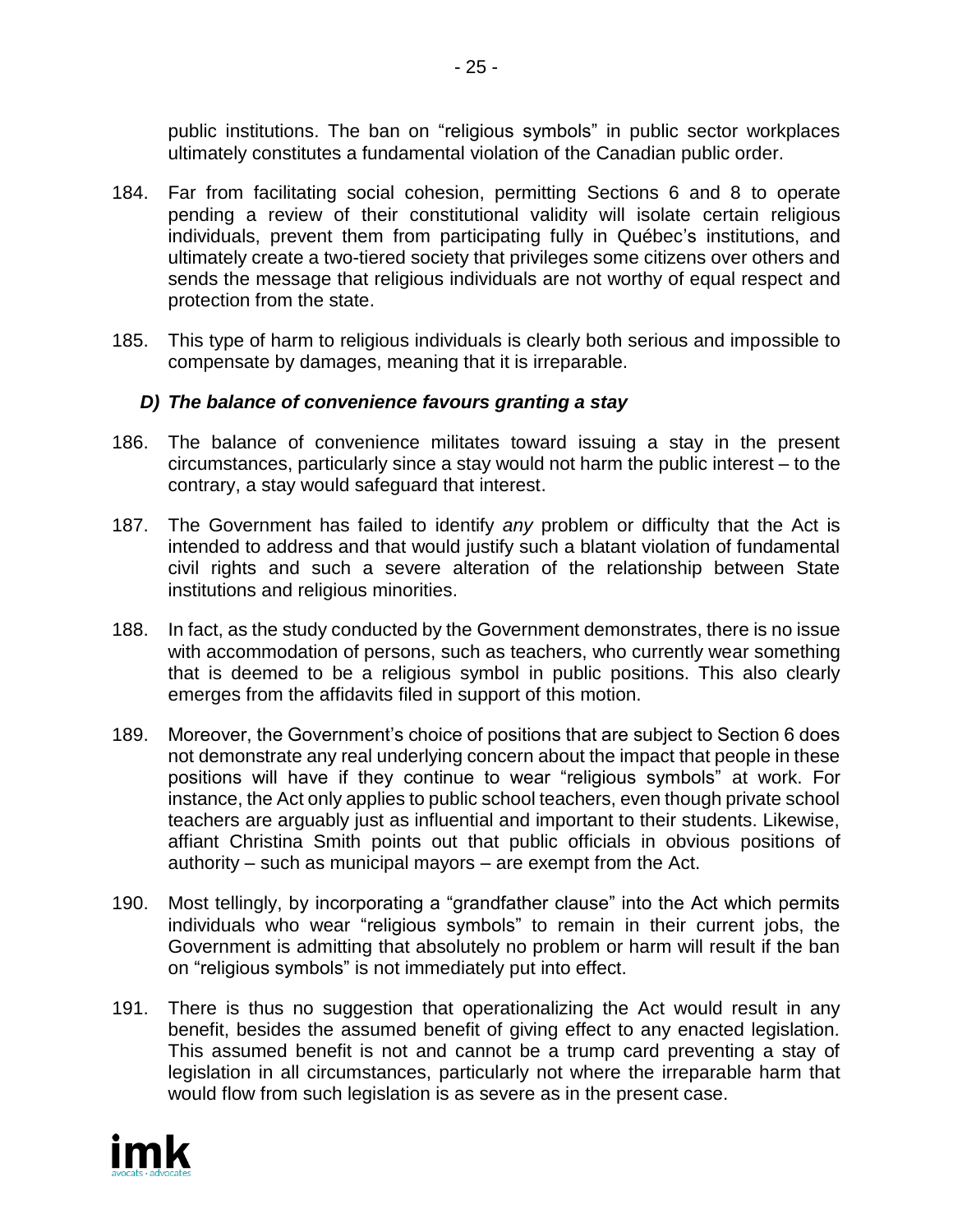- 192. Constitutional litigation is not a rapid process, particularly not in an already strained court system. The only way to ensure that the Act does not inflict significant, widespread, and irreparable harm to a broad segment of Québec's population for the lengthy period during which its legality will be debated in the courts is to suspend its application. This would simply amount to maintaining a *status quo* that has existed for years, under which the principle of the religious neutrality of the state is already recognized.
- 193. At the same time, maintaining this *status quo* would protect the dignity of all religious individuals in the province and would safeguard affected individuals' ability to find work in Québec, an outcome that itself serves the public interest.
- 194. In these circumstances, the balance of convenience exceptionally but clearly favours this Court granting the present Application to stay the operation of Sections 6 and 8 of the Act pending a resolution of this case on the merits.

# **WHEREFORE, MAY IT PLEASE THE COURT TO:**

**I. GRANT** the present Application;

On the stay motion:

**II. STAY** the operation of Sections 6 and 8 of the *Act respecting the laicity of the State*, SQ 2019, c. 13, pending a final determination on the merits of the Application for Judicial Review, and notwithstanding appeal;

On the merits:

- **III. DECLARE** the *Act respecting the laicity of the State*, SQ 2019, c. 13, invalid and inoperative pursuant to s. 52 the *Constitution Act, 1982*, being Schedule B to the *Canada Act 1982* (UK), 1982, c 11; or, in the alternative,
- **IV. DECLARE** Sections 5, 6, and 8 of the *Act respecting the laicity of the State*, SQ 2019, c. 13, inoperative pursuant to s. 52 of the *Constitution Act, 1982*, being Schedule B to the *Canada Act 1982* (UK), 1982, c 11;

**THE WHOLE** with costs.

**MONTRÉAL**, June 17, 2019

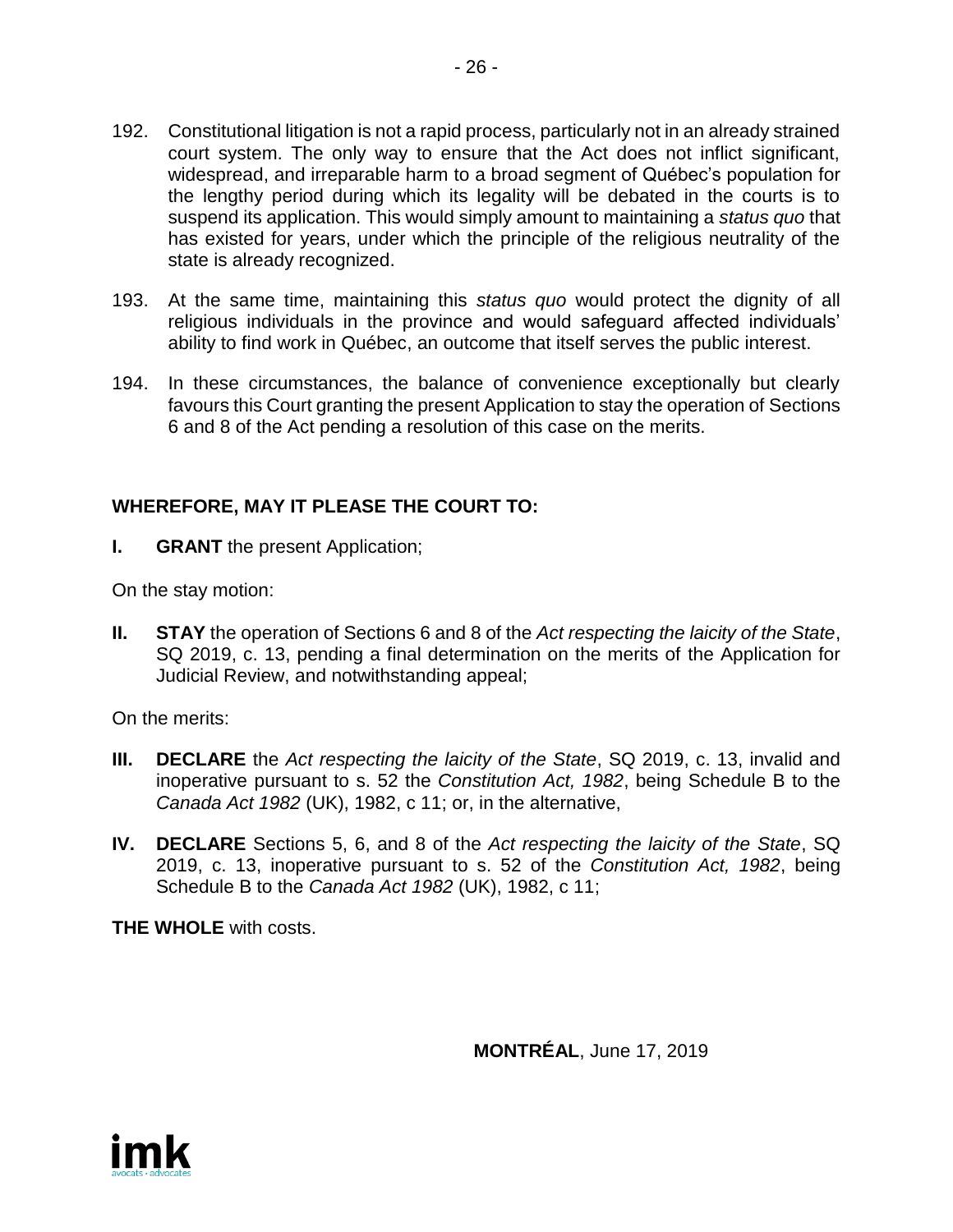M<sup>e</sup> Catherine McKenzie | M<sup>e</sup> Olga Redko [cmckenzie@imk.ca](mailto:cmckenzie@imk.ca) | [oredko@imk.ca](mailto:oredko@imk.ca) **IMK LLP** 3500 De Maisonneuve Boulevard West Suite 1400 Montréal, Québec H3Z 3C1 T : 514 934-7727 | 514 934-7742 F : 514 935-2999 Lawyers for the Plaintiffs ICHRAK NOUREL HAK NATIONAL COUNCIL OF CANADIAN MUSLIMS (NCCM) CORPORATION OF THE CANADIAN CIVIL LIBERTIES ASSOCIATION Our file: 5176-1 BI0080

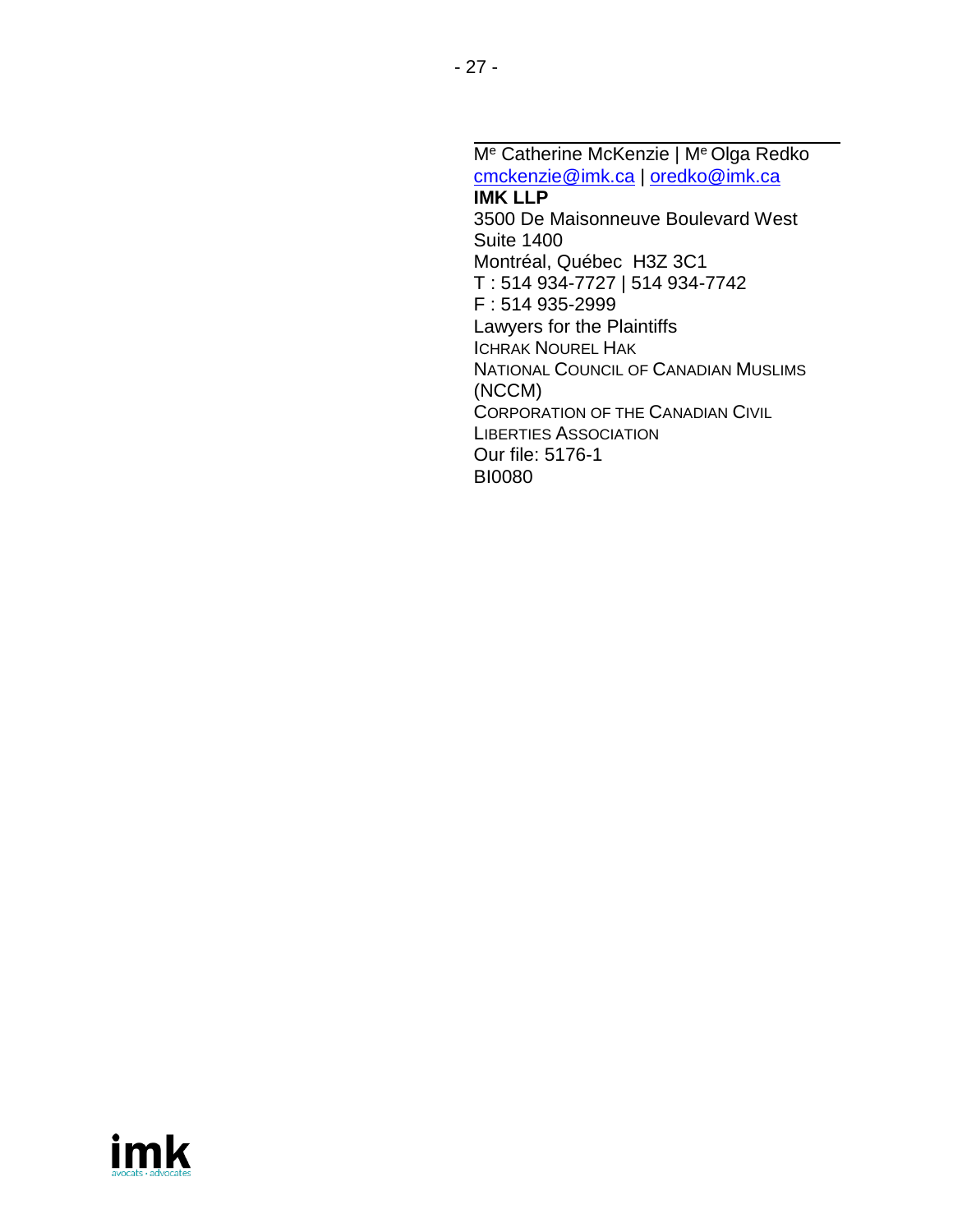## **SUMMONS**

(Articles 145 and following C.C.P.)

## **Filing of a Judicial Application**

Take notice that the Plaintiffs have filed this Application for Judicial Review (Declaration of Invalidity) in the office of the Superior Court of Québec in the judicial district of Montréal.

## **Respondent's Answer**

You must answer the application in writing, personally or through a lawyer, at the Montréal Courthouse situated at 1 Notre-Dame Street Est, Montréal, Québec, H2Y 1B6, within 15 days of service of the Application or, if you have no domicile, residence or establishment in Québec, within 30 days. The answer must be notified to the Petitioner's lawyer or, if the Petitioner is not represented, to the Petitioner.

## **Failure to Answer**

If you fail to answer within the time limit of 15 or 30 days, as applicable, a default judgement may be rendered against you without further notice and you may, according to the circumstances, be required to pay the legal costs.

## **Content of Answer**

In your answer, you must state your intention to:

- negotiate a settlement;
- propose mediation to resolve the dispute;
- defend the application and, in the cases required by the Code, cooperate with the Applicant in preparing the case protocol that is to govern the conduct of the proceeding. The protocol must be filed with the court office in the district specified above within 45 days after service of the summons or, in family matters or if you have no domicile, residence or establishment in Québec, within 3 months after service;
- propose a settlement conference.

The answer to the summons must include your contact information and, if you are represented by a lawyer, the lawyer's name and contact information.

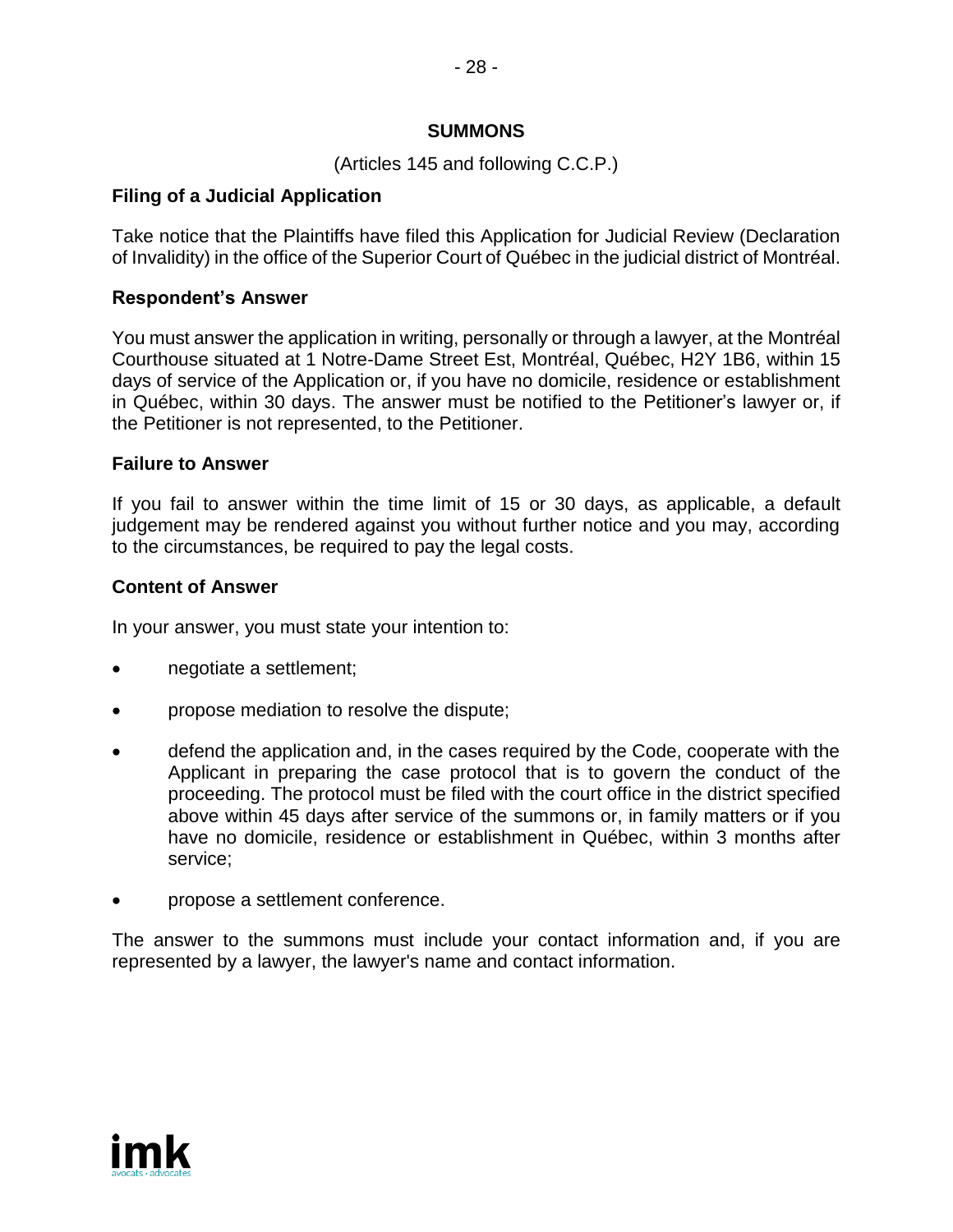# **Change of judicial district**

You may ask the court to refer the originating Application to the district of your domicile or residence, or of your elected domicile or the district designated by an agreement with the Applicant.

If the application pertains to an employment contract, consumer contract or insurance contract, or to the exercise of a hypothecary right on an immovable serving as your main residence, and if you are the employee, consumer, insured person, beneficiary of the insurance contract or hypothecary debtor, you may ask for a referral to the district of your domicile or residence or the district where the immovable is situated or the loss occurred. The request must be filed with the special clerk of the district of territorial jurisdiction after it has been notified to the other parties and to the office of the court already seized of the originating application.

# **Transfer of Application to Small Claims Division**

If you qualify to act as a plaintiff under the rules governing the recovery of small claims, you may also contact the clerk of the court to request that the Application be processed according to those rules. If you make this request, the plaintiff's legal costs will not exceed those prescribed for the recovery of small claims.

## **Calling to a case management conference**

Within 20 days after the case protocol mentioned above is filed, the court may call you to a case management conference to ensure the orderly progress of the proceeding. Failing this, the protocol is presumed to be accepted.

# **Exhibits supporting the application**

In support of the Application for Judicial Review (Declaration of Invalidity) and Application for an Interim Stay, the Plaintiffs intends to use the following exhibits:

| Title                                                                                                                   |
|-------------------------------------------------------------------------------------------------------------------------|
| An Act to establish the laicity of the State, SQ 2019, c. 13                                                            |
| Loi sur la laïcité de l'État, SQ 2019, c. 13                                                                            |
| "Signes religieux et clause dérogatoire : Jolin-Barrette clarifie les propos de<br>Legault", Le Soleil, October 3, 2018 |
| "Religious profiling? Quebec plays blame game over school survey",<br>Montreal Gazette, February 6, 2019                |
|                                                                                                                         |

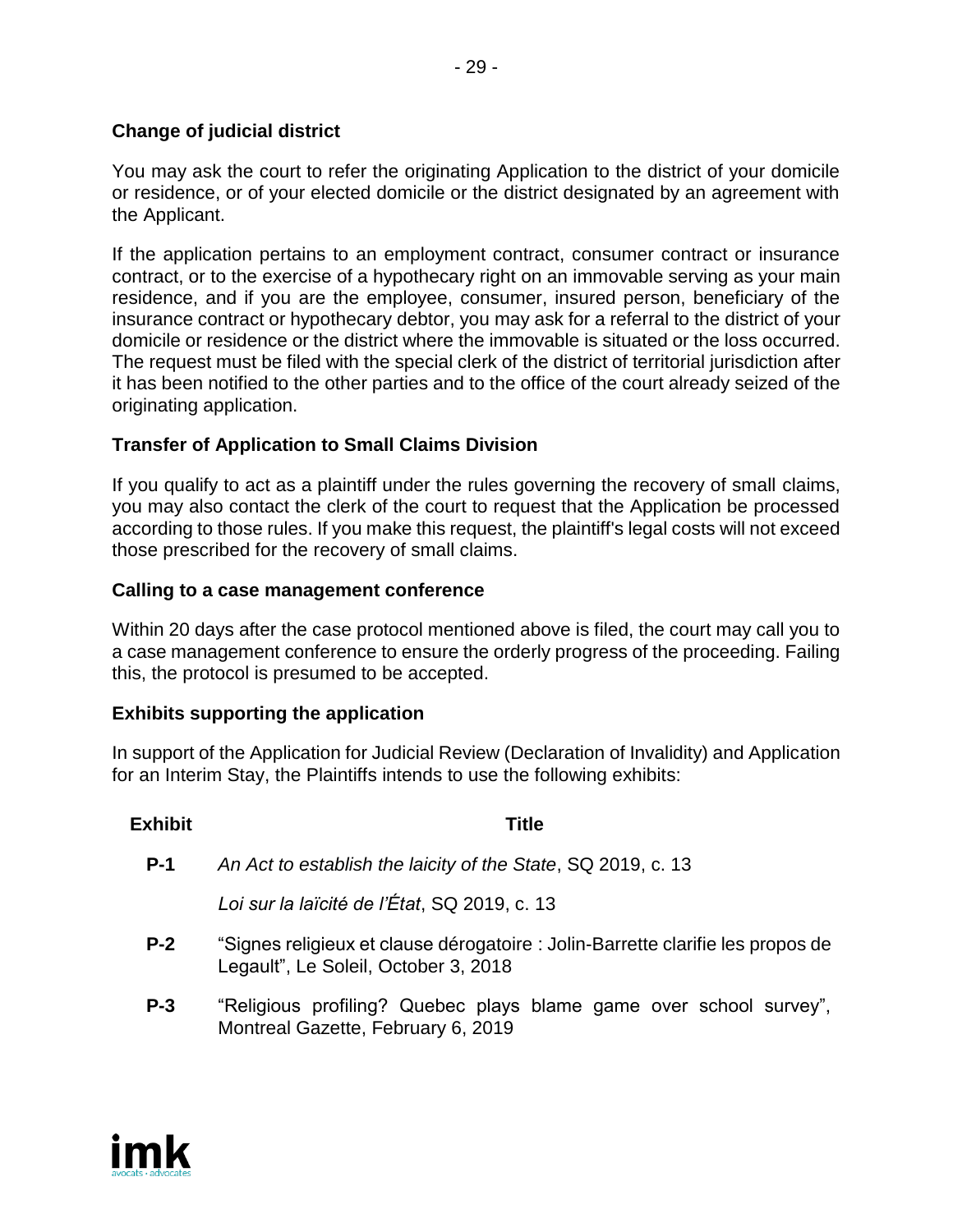- **P-4** *Résultats préliminaires de l'Enquête sur la gestion en contexte de diversité ethnoculturelle, linguistique et religieuse 2018 – Synthèse et retour sur la section 3*
- **P-5** *Nombre de plaintes concernant le port de signes religieux par des enseignants*, document filed by the Centrale des syndicats du Québec with the Committee on Institutions on May 8, 2019
- **P-6** Originating application in *Fédération autonome de l'enseignement c. Jean-François Roberge et al.*, C.S. no. 500-17-107204-193
- **P-7** Bill 21, *An Act respecting the laicity of the State*

Projet de loi 21, *Loi sur la laïcité de l'État*

- **P-8** "Legault présente un projet de loi sur la laïcité « modéré » dans une allocution", La Presse, March 31, 2019
- **P-9** "She Wears a Head Scarf. Is Quebec Derailing Her Career?", The New York Times, April 2, 2019

"Loi sur la laïcité: le monde municipal devrait être exclu, selon les maires de banlieue de l'île de Montréal", Radio-Canada, April 2, 2019

"Le milieu de l'éducation s'indigne du projet de loi sur la laïcité", Le Devoir, March 29, 2019

"Projet de loi sur la laïcité : une commission scolaire anglophone refusera de l'appliquer", La Presse, March 28, 2019

**P-10** Gérard Bouchard, *Mémoire sur le Projet de loi 21 sur la laïcité*, presented at the Committee on Institutions, May 8, 2019

> Jocelyn Maclure and Charles Taylor, *Mémoire*, presented at the Committee on Institutions, May 7, 2019

- **P-11** "Laïcité de l'État: l'opposition en attente des réponses du gouvernement", Radio-Canada, April 3, 2019
- **P-12** Official transcript of press conference held by Simon Jolin-Barrette on March 28, 2019
- **P-13** "Laïcité : le gouvernement ne viserait pas les « signes spirituels autochtones »", Radio-Canada, April 17, 2019
- **P-14** "Laïcité : les policiers appelés à faire respecter la loi?", La Presse, April 2, 2019

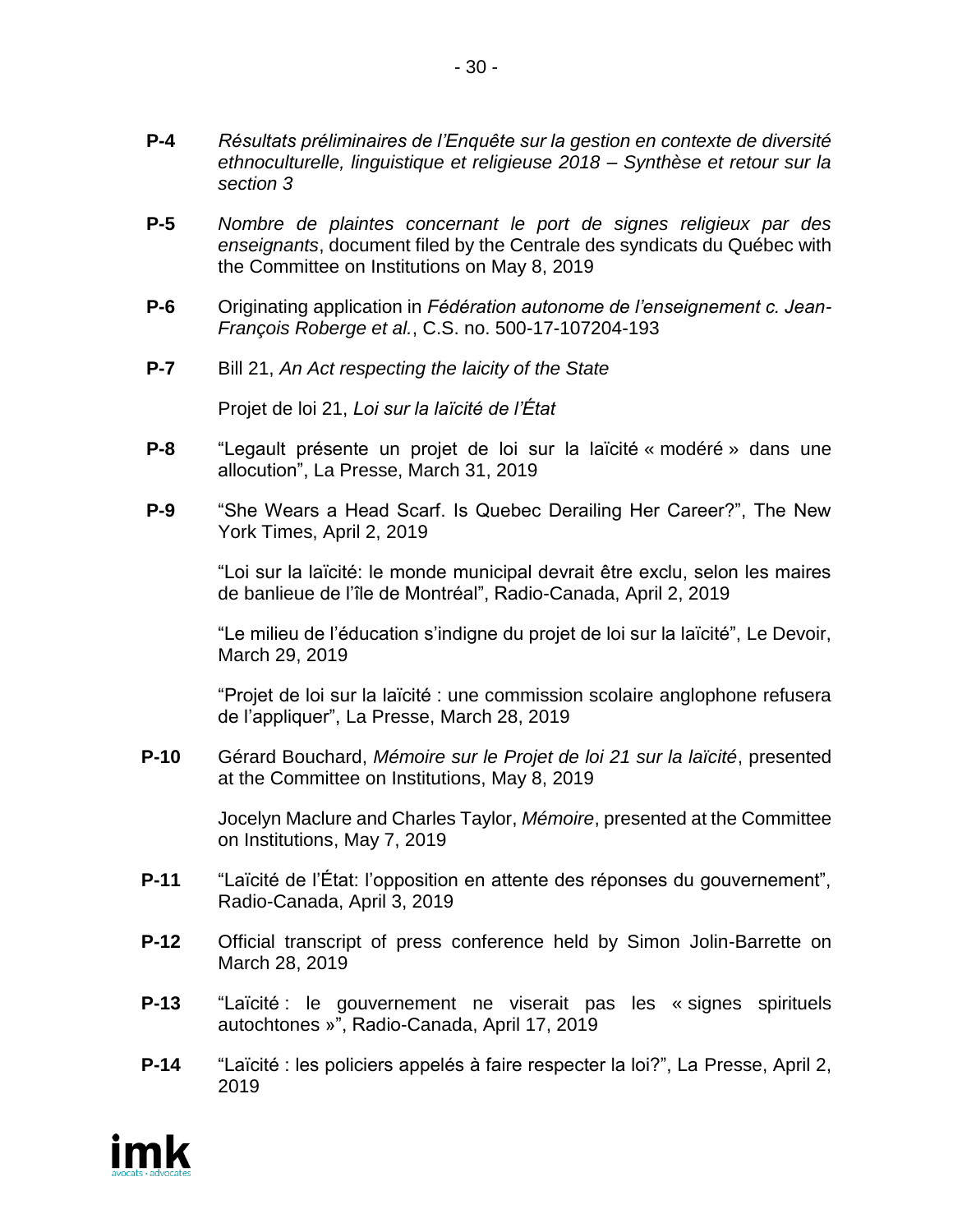- **P-16** "Signes religieux : valse-hésitation entourant la bague de mariage", Journal de Montréal, June 12, 2019
- **P-17** Extracts of transcripts of hearings on Bill 21 in the National Assembly
- **P-18** "Laïcité : aucun parti n'osera rouvrir la loi, prédit François Legault", La Presse, June 16, 2019
- **P-19** Religious symbols "quiz" produced by Québec Solidaire
- **P-20** Statistics Canada, 2011 National Household Survey results
- **P-21** Fédération des commissions scolaires du Québec, *Mémoire* presented at the Committee on Institutions, May 2019

Centrale des syndicats du Québec, *Projet de loi n<sup>o</sup> 21 : Loi sur la laïcité de l'État – Un projet de loi imprécis qui pose plus de questions qu'il n'apporte de réponses*, presented at the Committee on Institutions, May 2019

Ville de Montréal, *Mémoire présenté dans le cadre du projet de loi n<sup>o</sup> 21 : Loi sur la laïcité de l'État*, presented at the Committee on Institutions, May 14, 2019

- **P-22** Rejected proposed amendments to Bill 21
- **P-23** "Enseignants/enseignantes aux niveaux primaire et préscolaire (CNP 4032) : Salaires et statistiques", Minister of Labour, Employment and Social **Solidarity**

"Enseignants/enseignantes au niveau secondaire (CNP 4031): Salaires et statistiques", Minister of Labour, Employment and Social Solidarity

**P-24** Adopted amendments to Bill 21

# **Notice of presentation of an application**

If the application is an application in the course of a proceeding or an application under Book III, V, excepting an application in family matters mentioned in article 409, or VI of the Code, the establishment of a case protocol is not required; however, the application must be accompanied by a notice stating the date and time it is to be presented.

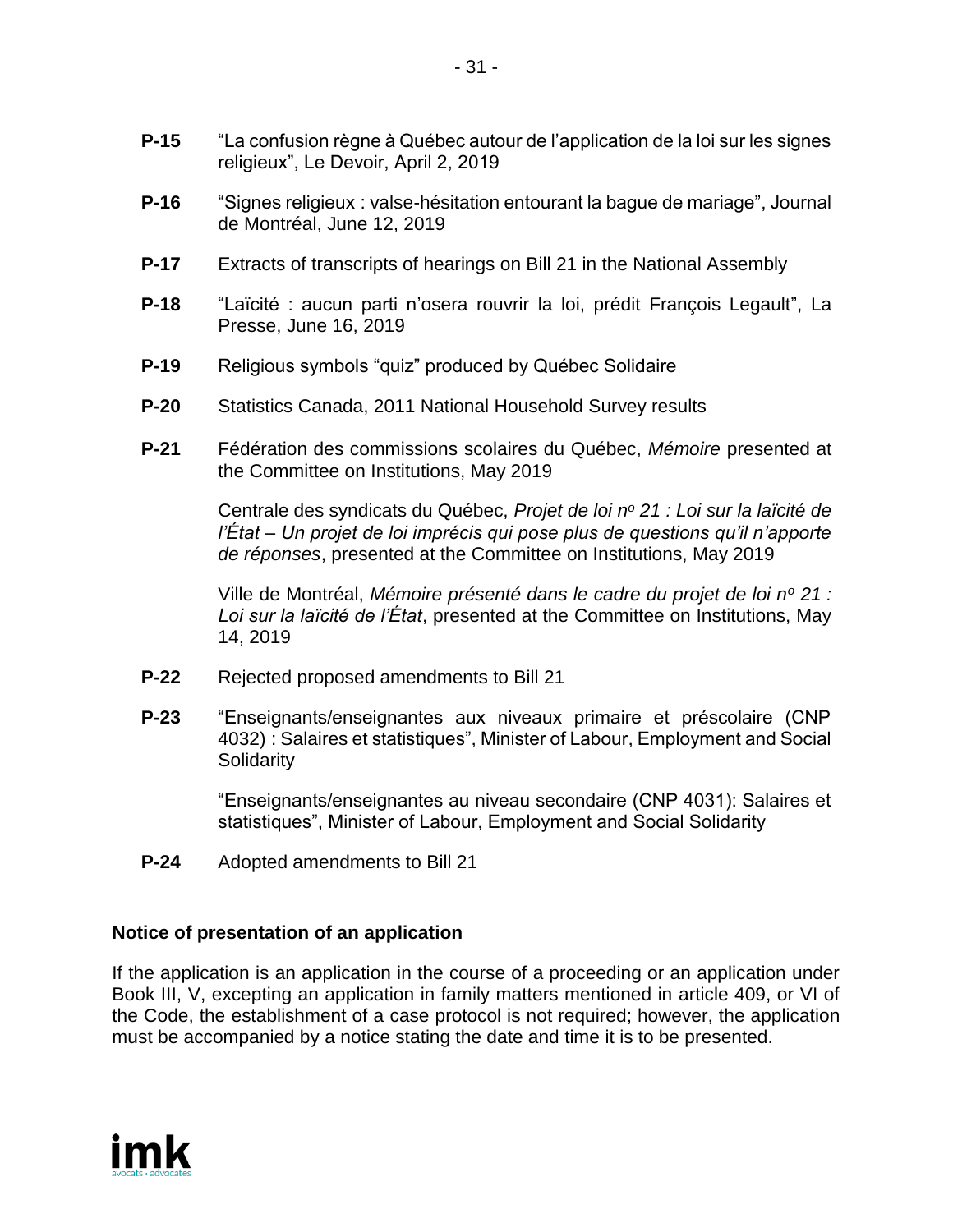**MONTRÉAL**, June 17, 2019

M<sup>e</sup> Catherine McKenzie | M<sup>e</sup> Olga Redko [cmckenzie@imk.ca](mailto:cmckenzie@imk.ca) | [oredko@imk.ca](mailto:oredko@imk.ca) **IMK LLP** 3500 De Maisonneuve Boulevard West Suite 1400 Montréal, Québec H3Z 3C1 T : 514 934-7727 | 514 934-7742 F : 514 935-2999 Lawyers for the Plaintiffs ICHRAK NOUREL HAK NATIONAL COUNCIL OF CANADIAN MUSLIMS (NCCM) CORPORATION OF THE CANADIAN CIVIL LIBERTIES ASSOCIATION Our file: 5176-1 BI0080

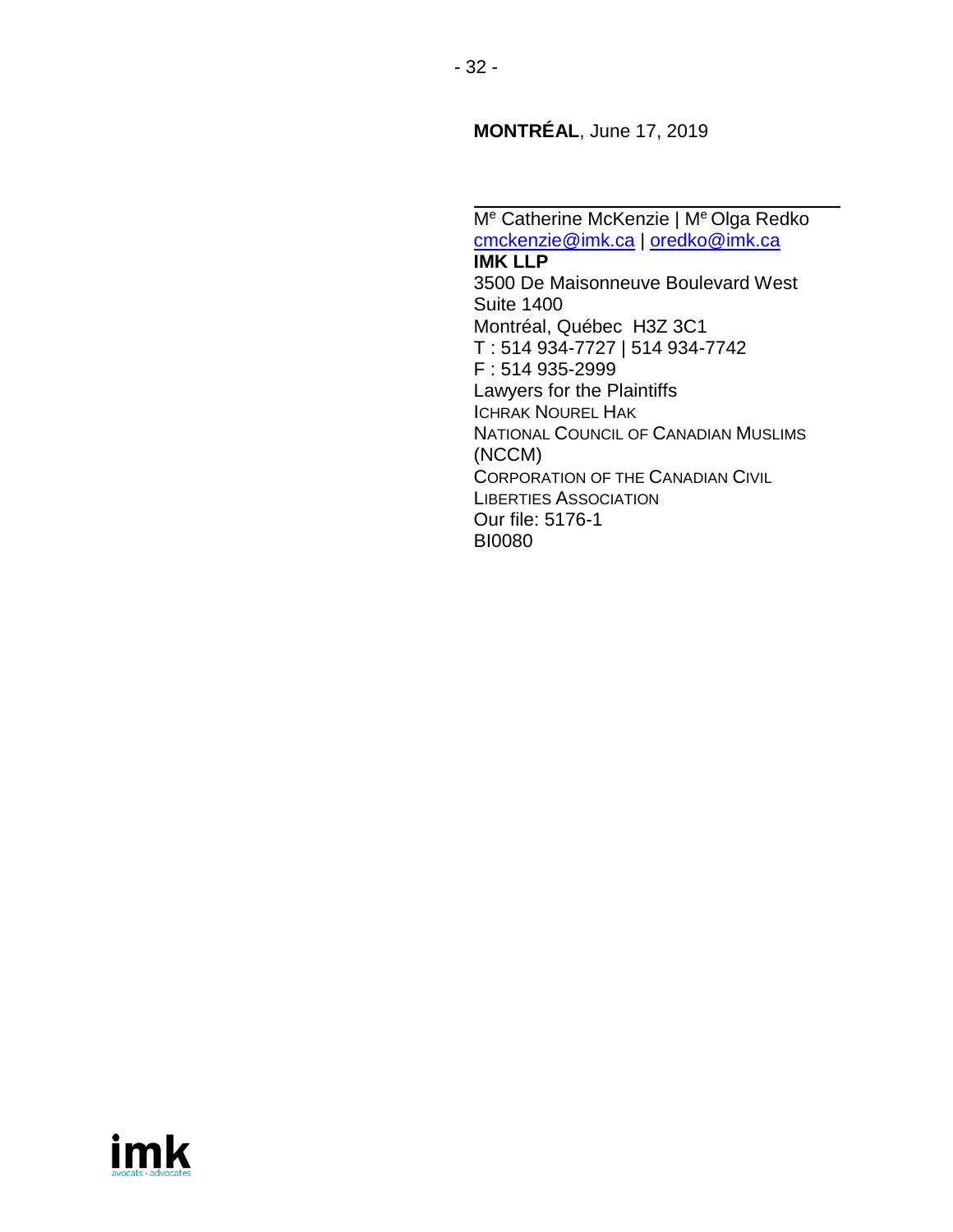## **NOTICE OF PRESENTATION**

(Article 101 C.C.P.)

To : **ATTORNEY GENERAL OF QUÉBEC**

Bernard, Roy (Justice Québec) 1 Notre-Dame Street East Suite 8.00 Montréal, Québec H2Y 1B6

**TAKE NOTICE** that the Application for an Interim Stay will be presented for adjudication before one of the Honourable Judges of the Superior Court of Québec, sitting in chambers in and for the District of Montréal, on **June 20, 2019,** at **9:00 a.m**., or so soon thereafter as counsel may be heard, in **Room 2.13** of the Montréal Courthouse, located at 1 Notre-Dame Street East, Montréal, Québec.

## **GOVERN YOURSELF ACCORDINGLY.**

## **MONTRÉAL**, June 17, 2019

M<sup>e</sup> Catherine McKenzie | M<sup>e</sup> Olga Redko [cmckenzie@imk.ca](mailto:cmckenzie@imk.ca) | [oredko@imk.ca](mailto:oredko@imk.ca) **IMK LLP** 3500 De Maisonneuve Boulevard West Suite 1400 Montréal, Québec H3Z 3C1 T : 514 934-7727 | 514 934-7742 F : 514 935-2999 Lawyers for the Plaintiffs ICHRAK NOUREL HAK NATIONAL COUNCIL OF CANADIAN MUSLIMS (NCCM) CORPORATION OF THE CANADIAN CIVIL LIBERTIES ASSOCIATION Our file: 5176-1 BI0080